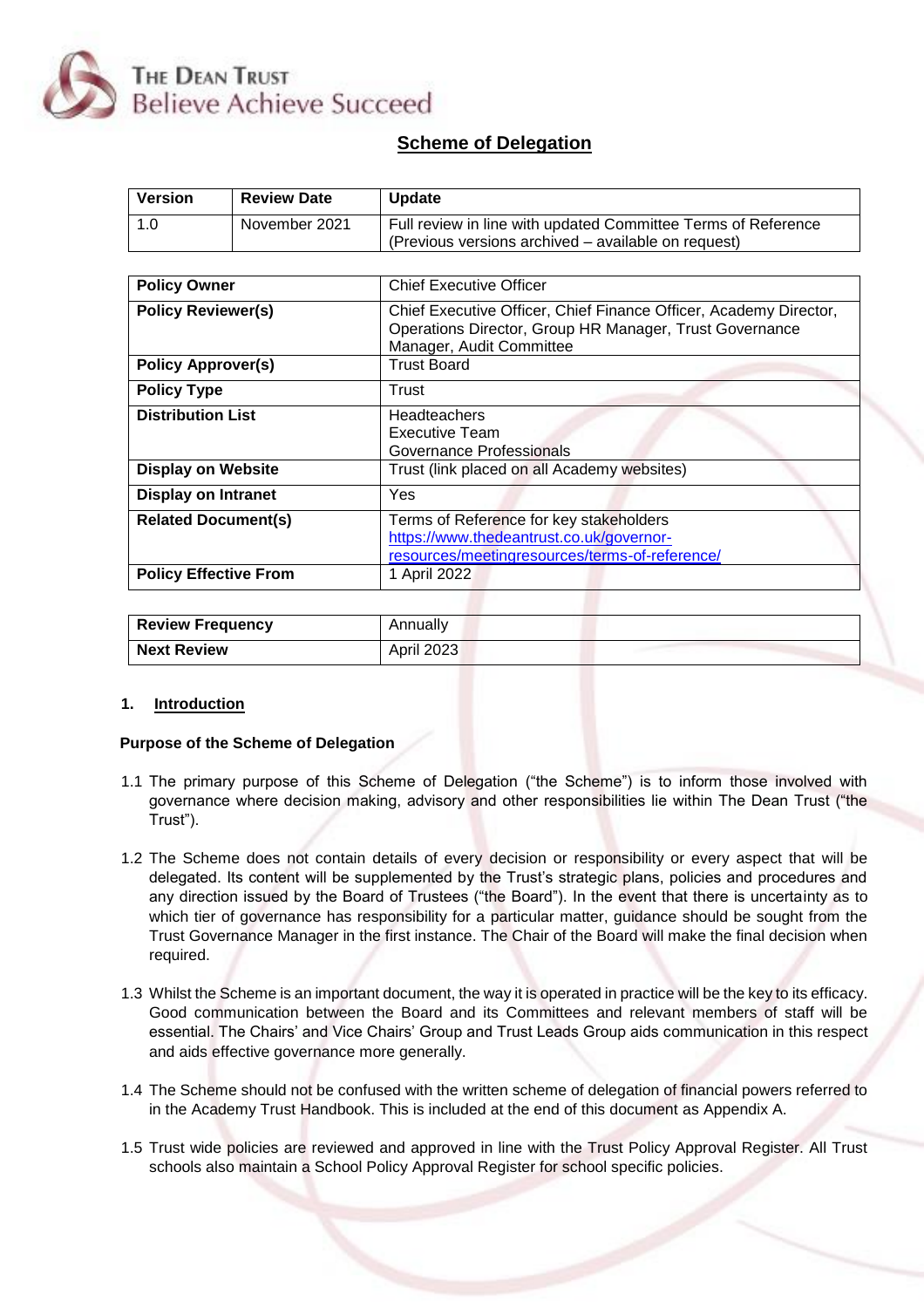

#### **Determination of the Scheme**

- 1.6 In determining this Scheme, the Board have been mindful that:
- a. The Board is ultimately accountable for the way in which the academies managed by the Trust are ran and as such must be satisfied that delegation takes place where appropriate.
- b. The Board receives appropriate reports on delegated matters and actions taken in its name to enable appropriate oversight.
- c. There are some areas where it makes sense for matters to be dealt with centrally, rather than by individual academies. It is intended that this will achieve economies of scale as well as reducing the burden on the individual academies.
- d. The Board cannot take all decisions itself, and in making decisions that the Board reserves for itself, it will often be reliant on information and advice from and be guided (as appropriate) by its Committees, Subcommittees, Trust Leads Group and others operating at academy level. The Board considers that there is often a powerful case for local involvement in decision making.
- e. Levels of delegation may reflect the circumstances of particular academies at the time of delegation. Academies with strong leadership and management will in general have a greater level of delegation than those with weaker leadership and management. Where a school falls into a Grade 4 Ofsted category, the Scheme may be suspended to allow for further investigation into the issues raised.
- f. Where academies are operating under a different Scheme than the one outlined in this document, this will be made clear on the policy cover sheet and the relevant version clearly displayed on the Trust and school websites. At present all academies are operating under the same Scheme.

#### **Amendments**

- 1.7 The Scheme will be subject to formal review annually. However if the Board deems it appropriate, changes will be made in year.
- 1.8 The Board has the absolute discretion to review, amend and/or terminate the Scheme at any time and as it sees fit; subject to complying with the legal requirements upon it.
- 1.9 As the Trust and the academies continue to develop, so may the governance arrangements and accordingly the delegations that are in place. For example (and without limitation):
- a. Changes may need to be made as a result of lessons learned and development of best practice;
- b. Where weaknesses develop in an academy's leadership and governance, or in other areas, the Board may need to intervene and remove delegations.
- 1.10 The Board would welcome comments on the operation of the Scheme where it is felt that revisions should be made. The Board's Committees and Local Governing Committees will be consulted prior to the annual update of the Scheme.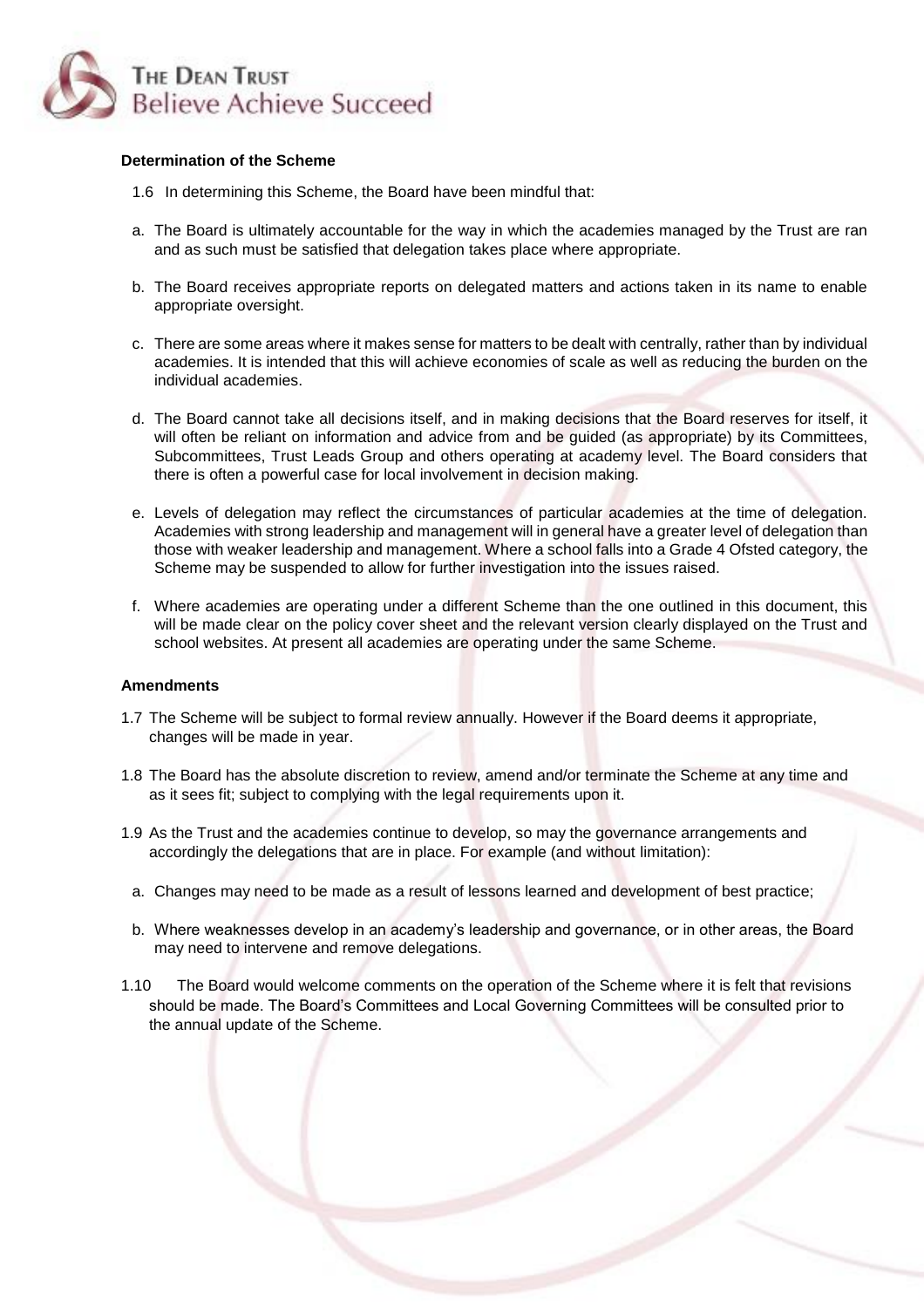

# **2. Contents**

| <b>Section</b> | <b>Areas Covered</b>    |
|----------------|-------------------------|
| $1 - 46$       | People and HR           |
| 47 – 74        | Governance              |
| $75 - 95$      | Operations              |
| $96 - 107$     | <b>Finance and Risk</b> |

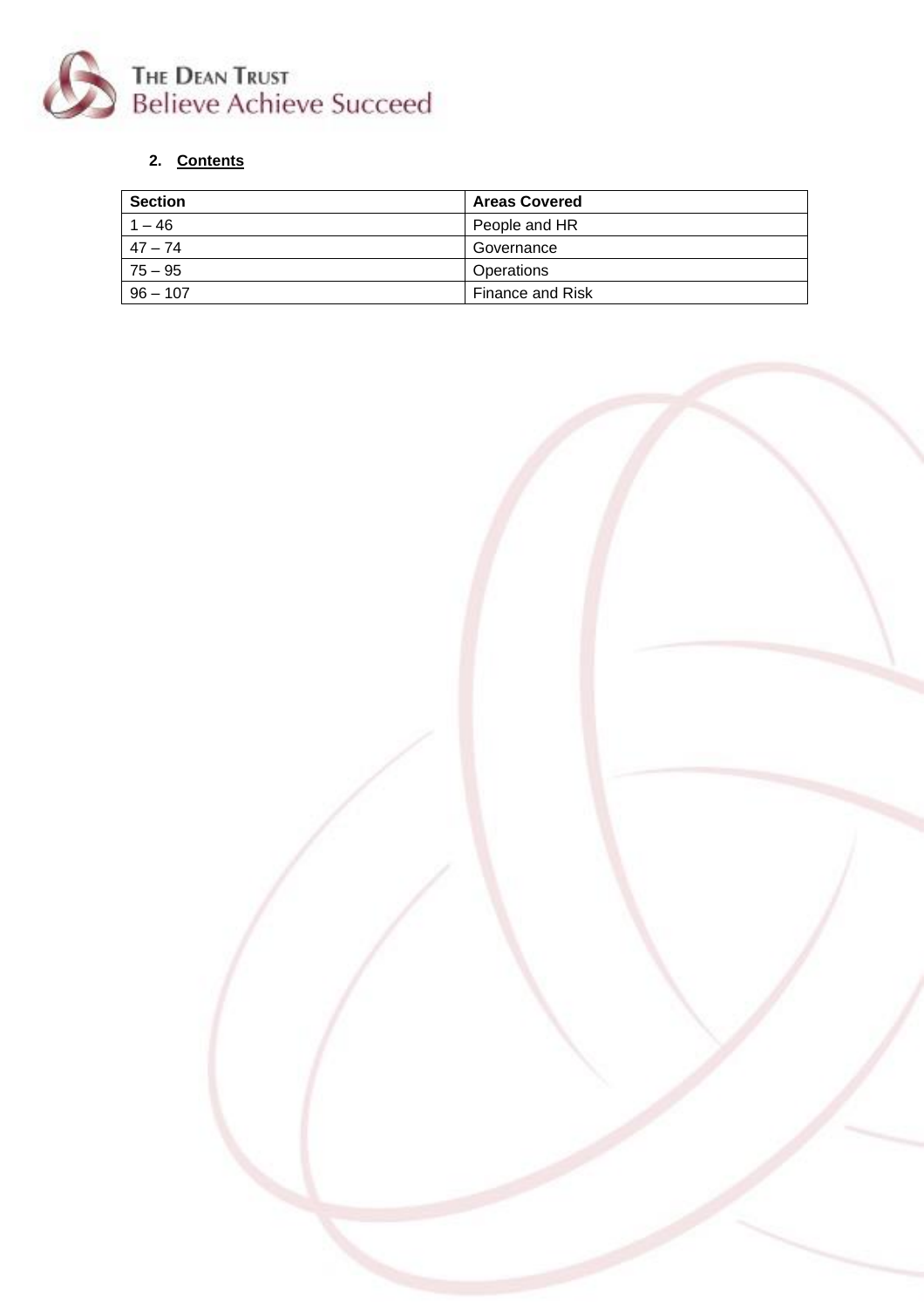

#### **PEOPLE AND HR**

| <b>No</b>        | Decision to be made                         | <b>Authority</b><br>delegated? | <b>Trust Board</b> | <b>Executive</b><br>Team | <b>Headteacher</b> | <b>Local Governing</b><br><b>Committee</b> | <b>Notes</b>                                                                            |  |  |
|------------------|---------------------------------------------|--------------------------------|--------------------|--------------------------|--------------------|--------------------------------------------|-----------------------------------------------------------------------------------------|--|--|
|                  | <b>Documentation</b>                        |                                |                    |                          |                    |                                            |                                                                                         |  |  |
| $\mathbf 1$ .    | Agree terms and conditions of<br>employment | Yes                            |                    | Responsible              | Consulted          |                                            | Also consultation with unions<br>via the Joint Consultative<br>Committee                |  |  |
| 2.               | Approve School Single Central Records       | Yes                            |                    | Consulted                | Responsible        |                                            |                                                                                         |  |  |
| 3.               | Approve Trust Single Central Record         | Yes                            |                    | Responsible              |                    |                                            |                                                                                         |  |  |
|                  | <b>Appointments</b>                         |                                |                    |                          |                    |                                            |                                                                                         |  |  |
| $\overline{4}$ . | Executive Team & Governance Manager         | No                             | Responsible        | CEO to<br>recommend      |                    |                                            |                                                                                         |  |  |
| 5.               | (Executive) Headteachers                    | <b>No</b>                      | Responsible        | Recommend                |                    | Recommend                                  | Executive Team & LGC<br>Responsible in an<br>emergency situation on an<br>interim basis |  |  |
| 6.               | <b>Central Services</b>                     | Yes                            |                    | Responsible              |                    |                                            |                                                                                         |  |  |
| $\overline{7}$ . | School staff (SLT)                          | Yes                            |                    | Recommend                | Responsible        | Recommend                                  | Governors to be included on<br>all appointment panels.                                  |  |  |
| 8.               | School staff (Other)                        | Yes                            |                    | Recommend                | Responsible        | Recommend                                  | Governors asked to be on<br>appointment panels if<br>required                           |  |  |

Responsible = Decision is made at this level (*italics indicates only in certain circumstances)*

Recommend = Decision is informed by this level (*italics indicates only in certain circumstances)*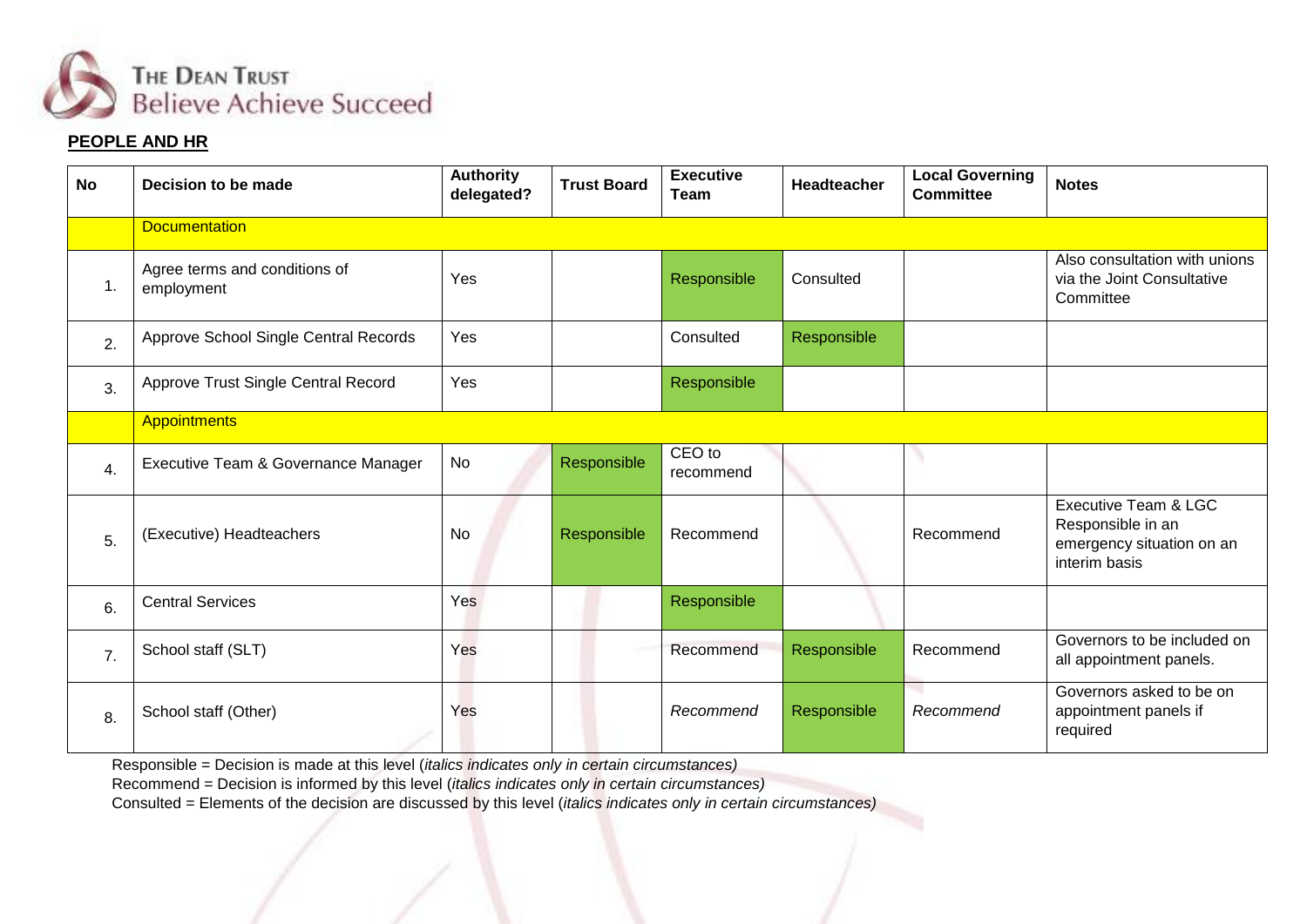

| <b>No</b> | Decision to be made            | <b>Authority</b><br>delegated? | <b>Trust Board</b> | <b>Executive</b><br><b>Team</b> | Headteacher | <b>Local Governing</b><br><b>Committee</b> | <b>Notes</b>                                                      |
|-----------|--------------------------------|--------------------------------|--------------------|---------------------------------|-------------|--------------------------------------------|-------------------------------------------------------------------|
|           | <b>Staffing Structures</b>     |                                |                    |                                 |             |                                            |                                                                   |
| 9.        | <b>Executive Team</b>          | <b>No</b>                      | Responsible        | CEO to<br>recommend             |             |                                            |                                                                   |
| 10.       | (Executive) Headteachers       | No                             | Responsible        | Recommend                       |             |                                            |                                                                   |
| 11.       | <b>Central Service</b>         | <b>No</b>                      | Responsible        | Recommend                       |             |                                            |                                                                   |
| 12.       | School structure               | Yes                            |                    | Responsible                     | Recommend   | Consulted                                  | Considered by People &<br><b>Wellbeing Subcommittee</b>           |
|           | <b>Performance Management</b>  |                                |                    |                                 |             |                                            |                                                                   |
| 13.       | <b>Chief Executive Officer</b> | <b>No</b>                      | Responsible        |                                 |             |                                            |                                                                   |
| 14.       | <b>Executive Team</b>          | Yes                            |                    | <b>CEO</b><br>Responsible       |             |                                            |                                                                   |
| 15.       | <b>Central Services</b>        | Yes                            |                    | Responsible                     |             |                                            |                                                                   |
| 16.       | (Executive) Headteachers       | Yes                            |                    | Responsible                     |             | Consulted                                  | Consultation is with Chair of<br><b>Local Governing Committee</b> |
| 17.       | School staff                   | Yes                            |                    |                                 | Responsible | ۹                                          |                                                                   |

Recommend = Decision is informed by this level (*italics indicates only in certain circumstances)*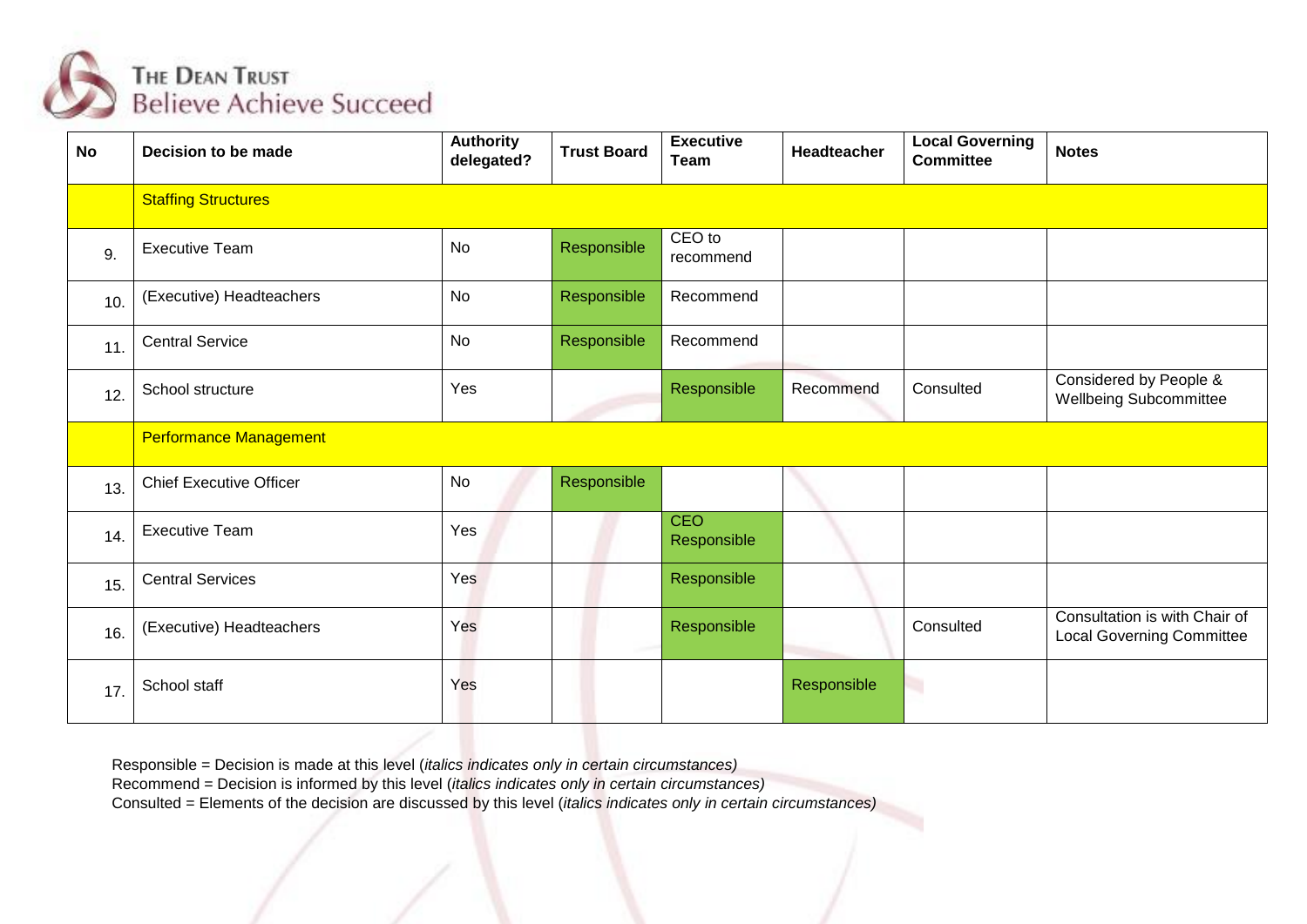

| <b>No</b> | Decision to be made              | <b>Authority</b><br>delegated? | <b>Trust Board</b> | <b>Executive</b><br>Team | <b>Headteacher</b> | <b>Local Governing</b><br><b>Committee</b> | <b>Notes</b>                                                                                                      |
|-----------|----------------------------------|--------------------------------|--------------------|--------------------------|--------------------|--------------------------------------------|-------------------------------------------------------------------------------------------------------------------|
|           | <b>Annual Pay Reviews</b>        |                                |                    |                          |                    |                                            |                                                                                                                   |
| 18.       | <b>Chief Executive Officer</b>   | <b>No</b>                      | Responsible        |                          |                    |                                            | Responsibility of Trust Board<br>Pay Committee                                                                    |
| 19.       | <b>Executive Team</b>            | <b>No</b>                      | Responsible        | CEO to<br>recommend      |                    |                                            | Responsibility of Trust Board<br>Pay Committee                                                                    |
| 20.       | <b>Central Services</b>          | Yes                            |                    | Responsible              |                    |                                            |                                                                                                                   |
| 21        | (Executive) Headteachers         | Yes                            | Responsible        | Recommend                |                    |                                            | Executive Team to<br>recommend any changes to<br>Individual School Range<br>(ISR) for approval by Trust<br>Board. |
| 22        | School staff                     | Yes                            |                    |                          | Recommend          | Responsible                                | Approval by Performance<br>Management & Pay<br>Subcommittee                                                       |
|           | <b>Discipline and Suspension</b> |                                |                    |                          |                    |                                            |                                                                                                                   |
| 23.       | <b>Chief Executive Officer</b>   | <b>No</b>                      | Responsible        |                          |                    |                                            |                                                                                                                   |
| 24.       | <b>Executive Team</b>            | <b>No</b>                      | Responsible        | CEO<br>consulted         |                    |                                            |                                                                                                                   |
| 25.       | <b>Central Services</b>          | Yes                            |                    | Responsible              |                    |                                            |                                                                                                                   |

Recommend = Decision is informed by this level (*italics indicates only in certain circumstances)*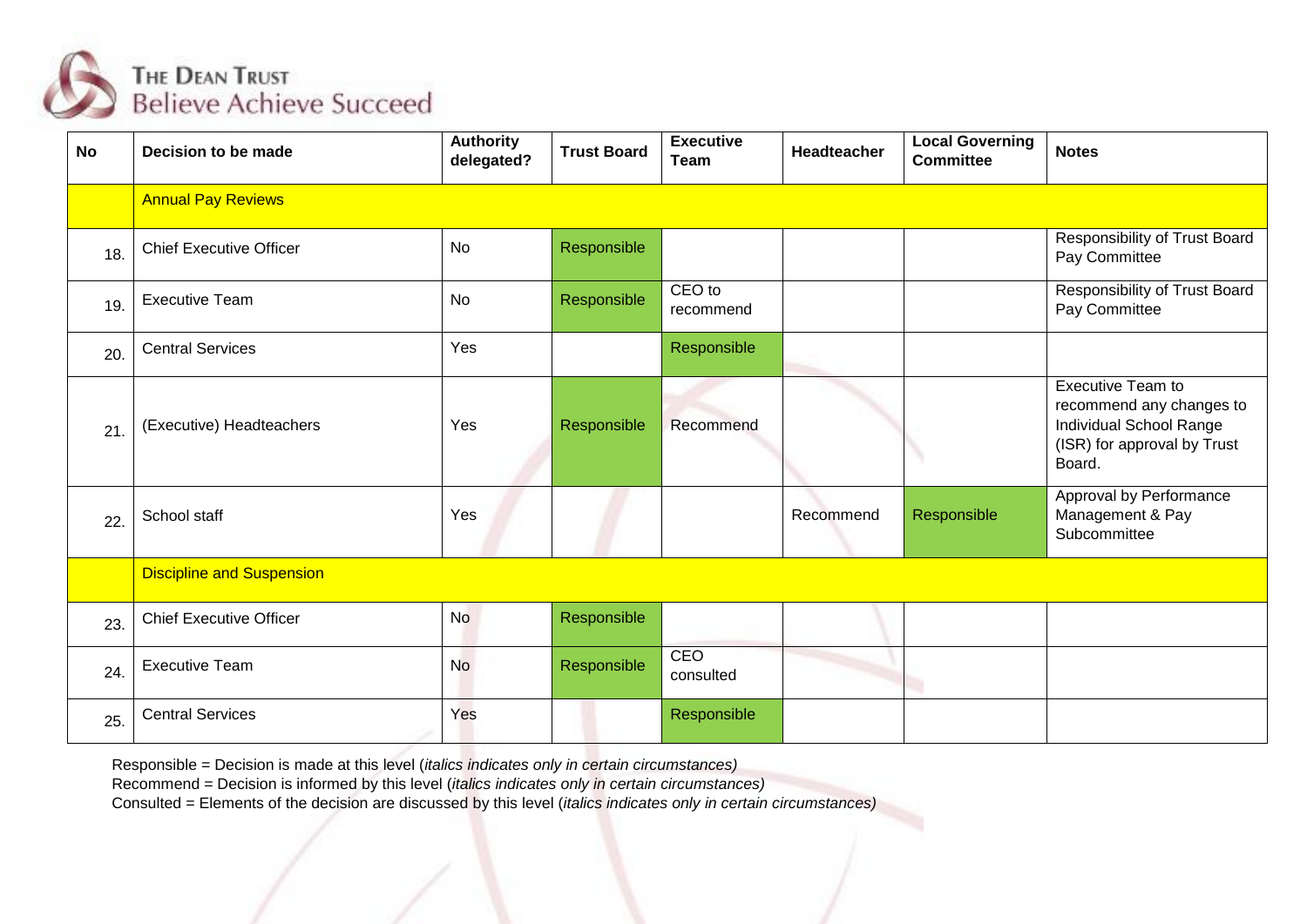

| <b>No</b> | Decision to be made            | <b>Authority</b><br>delegated? | <b>Trust Board</b> | <b>Executive</b><br>Team | <b>Headteacher</b> | <b>Local Governing</b><br><b>Committee</b> | <b>Notes</b>                                                      |
|-----------|--------------------------------|--------------------------------|--------------------|--------------------------|--------------------|--------------------------------------------|-------------------------------------------------------------------|
| 26.       | (Executive) Headteachers       | Yes                            |                    | Responsible              |                    |                                            |                                                                   |
| 27        | School staff                   | Yes                            |                    | Consulted                | Responsible        |                                            |                                                                   |
|           | <b>Dismissal</b>               |                                |                    |                          |                    |                                            |                                                                   |
| 28.       | <b>Chief Executive Officer</b> | <b>No</b>                      | Responsible        |                          |                    |                                            |                                                                   |
| 29.       | <b>Executive Team</b>          | No                             | Responsible        | <b>CEO</b><br>consulted  |                    |                                            |                                                                   |
| 30.       | <b>Central Services</b>        | Yes                            |                    | Recommend                |                    | Responsible                                | Panel of governors to make<br>decision                            |
| 31        | (Executive) Headteachers       | No                             | Responsible        | Recommend                |                    | Consulted                                  | Consultation is with Chair of<br><b>Local Governing Committee</b> |
| 32.       | School staff                   | Yes                            |                    | Consulted                | Recommend          | Responsible                                | Panel of governors to make<br>decision                            |
|           | <b>Appeals</b>                 |                                |                    |                          |                    |                                            |                                                                   |
| 33.       | CEO & Executive Team           | <b>No</b>                      | Responsible        |                          |                    |                                            | Trustees to form an<br>independent appeal panel                   |
| 34.       | <b>Central Services</b>        | Yes                            |                    |                          |                    | Responsible                                | Governors to form an<br>independent appeal panel                  |

Recommend = Decision is informed by this level (*italics indicates only in certain circumstances)*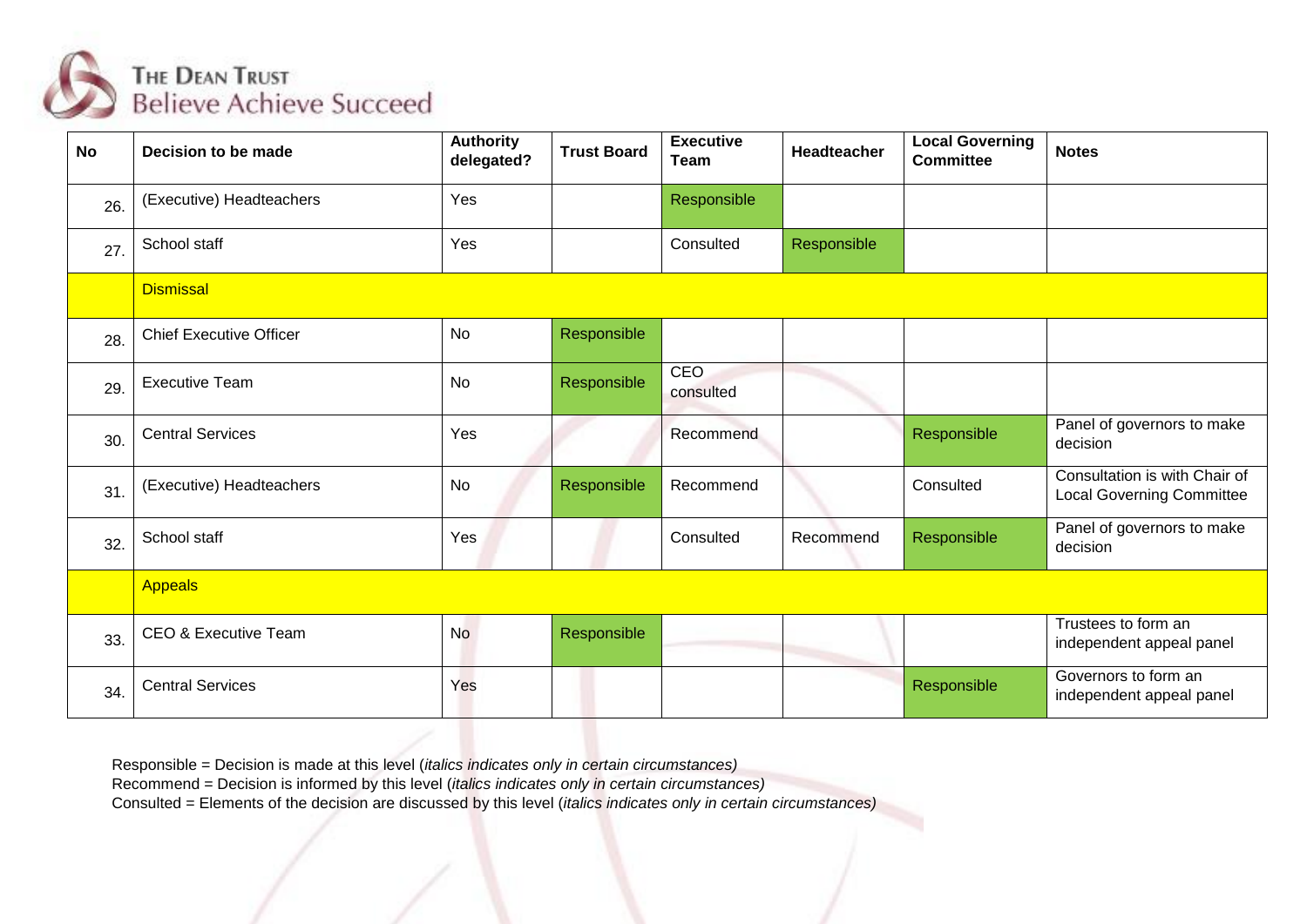

| <b>No</b> | Decision to be made                           | <b>Authority</b><br>delegated? | <b>Trust Board</b> | <b>Executive</b><br>Team | <b>Headteacher</b> | <b>Local Governing</b><br><b>Committee</b> | <b>Notes</b>                                     |  |  |  |
|-----------|-----------------------------------------------|--------------------------------|--------------------|--------------------------|--------------------|--------------------------------------------|--------------------------------------------------|--|--|--|
| 35.       | (Executive) Headteachers                      | <b>No</b>                      | Responsible        |                          |                    |                                            | Trustees to form an<br>independent appeal panel  |  |  |  |
| 36.       | School staff                                  | Yes                            |                    |                          |                    | Responsible                                | Governors to form an<br>independent appeal panel |  |  |  |
|           | Secondment                                    |                                |                    |                          |                    |                                            |                                                  |  |  |  |
| 37.       | <b>Chief Executive Officer</b>                | <b>No</b>                      | Responsible        |                          |                    |                                            |                                                  |  |  |  |
| 38.       | <b>Executive Team</b>                         | <b>No</b>                      | Responsible        | CEO to<br>recommend      |                    |                                            |                                                  |  |  |  |
| 39.       | <b>Central Services</b>                       | Yes                            |                    | Responsible              |                    |                                            |                                                  |  |  |  |
| 40.       | (Executive) Headteachers                      | <b>No</b>                      | Responsible        | Recommend                |                    |                                            |                                                  |  |  |  |
| 41.       | School staff                                  | Yes                            |                    | Recommend                | Responsible        |                                            |                                                  |  |  |  |
|           | Variations to Contract (excluding pay review) |                                |                    |                          |                    |                                            |                                                  |  |  |  |
| 42.       | <b>Chief Executive Officer</b>                | <b>No</b>                      | Responsible        |                          |                    |                                            |                                                  |  |  |  |
| 43.       | <b>Executive Team</b>                         | No                             | Responsible        | CEO to<br>recommend      |                    | ٦                                          |                                                  |  |  |  |
| 44.       | <b>Central Services</b>                       | Yes                            |                    | Responsible              |                    |                                            |                                                  |  |  |  |

Recommend = Decision is informed by this level (*italics indicates only in certain circumstances)*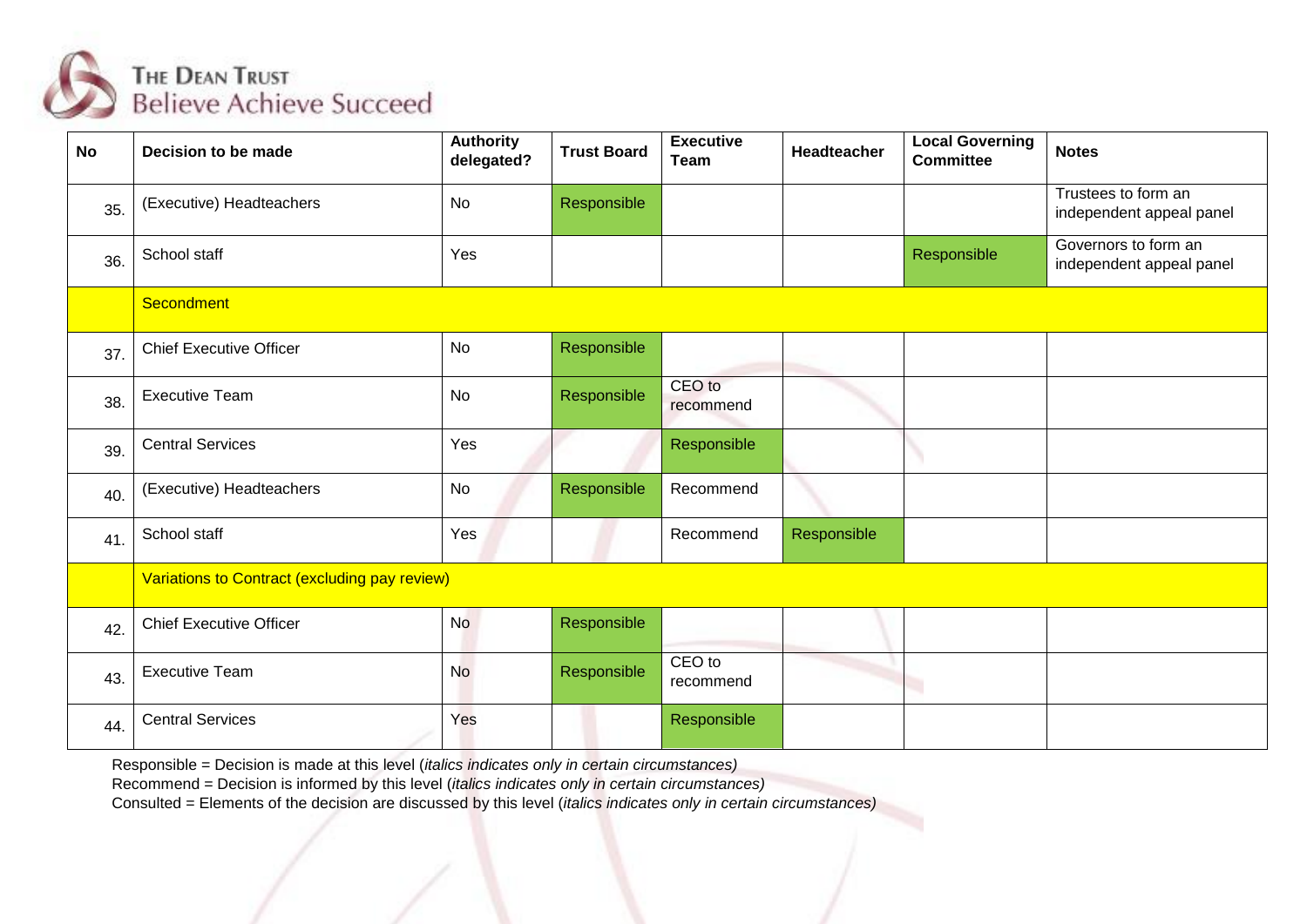

| No  | Decision to be made      | <b>Authority</b><br>delegated? | <b>Trust Board</b> | <b>Executive</b><br>Team | <b>Headteacher</b> | <b>Local Governing</b><br><b>Committee</b> | <b>Notes</b> |
|-----|--------------------------|--------------------------------|--------------------|--------------------------|--------------------|--------------------------------------------|--------------|
| 45. | (Executive) Headteachers | No                             | Responsible        | Recommend                |                    |                                            |              |
| 46. | School staff             | Yes                            |                    | Consulted                | <b>Responsible</b> |                                            |              |

Responsible = Decision is made at this level (*italics indicates only in certain circumstances)* Recommend = Decision is informed by this level (*italics indicates only in certain circumstances)* Consulted = Elements of the decision are discussed by this level (*italics indicates only in certain circumstances)*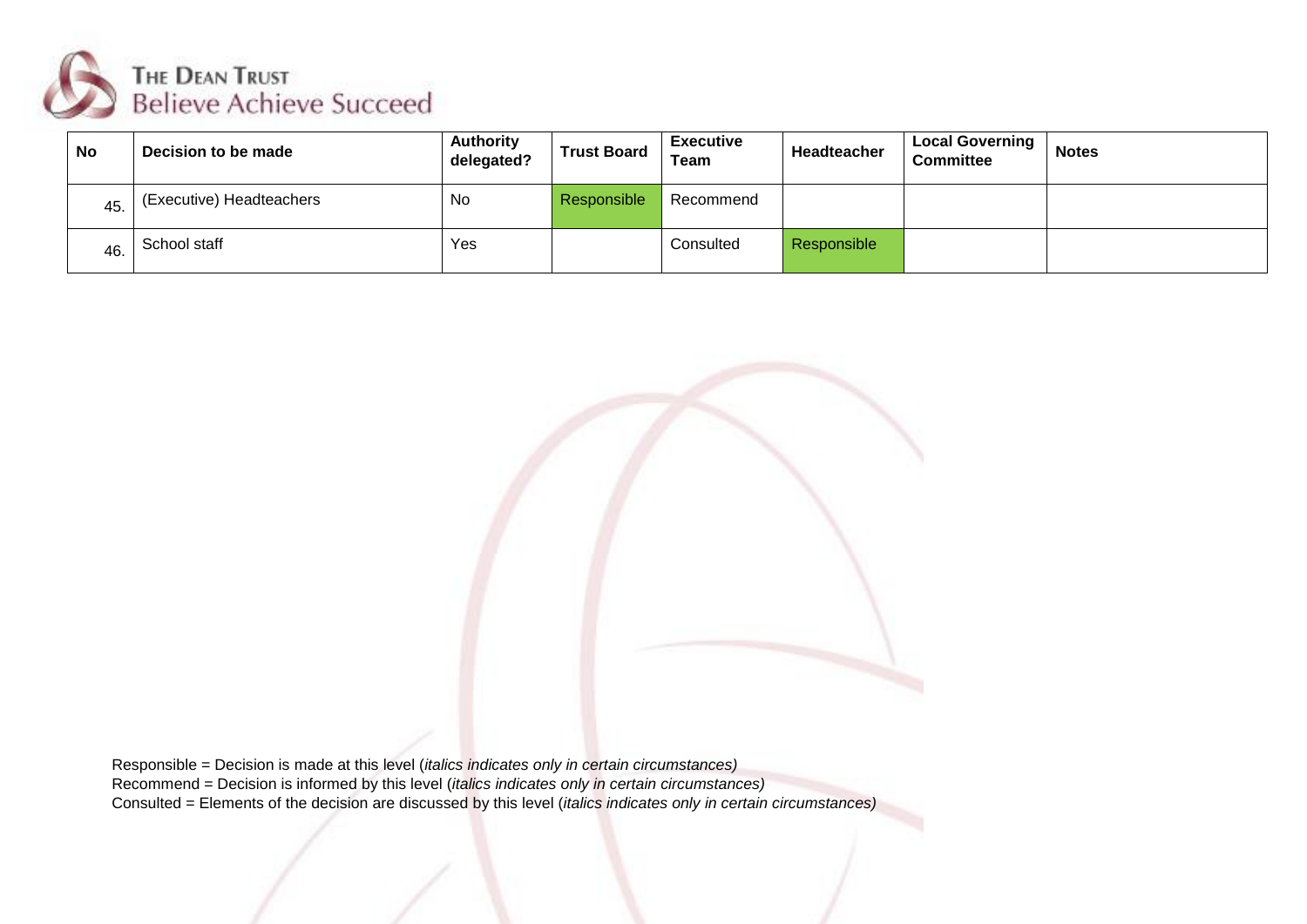

## **GOVERNANCE**

| <b>No</b> | Decision to be made                                                                  | <b>Authority</b><br>delegated? | <b>Member</b><br><b>Board</b> | <b>Trust Board</b> | <b>Executive</b><br>Team | <b>Headteachers</b> | <b>Local Governing</b><br><b>Committees &amp;</b><br><b>Subcommittees</b> | <b>Notes</b>                                                                                                                                  |
|-----------|--------------------------------------------------------------------------------------|--------------------------------|-------------------------------|--------------------|--------------------------|---------------------|---------------------------------------------------------------------------|-----------------------------------------------------------------------------------------------------------------------------------------------|
|           | People                                                                               |                                |                               |                    |                          |                     |                                                                           |                                                                                                                                               |
| 47.       | Appoint or Remove Members                                                            | N/A                            | Responsible                   |                    |                          |                     |                                                                           |                                                                                                                                               |
| 48.       | <b>Appoint or Remove Trustees</b>                                                    | N/A                            | Responsible                   | Responsible        |                          |                     |                                                                           | Members can appoint<br>trustees.<br>Trustees can co-opt<br>trustees.<br>All completed in line<br>with the Trust's Articles<br>of Association. |
| 49.       | <b>Appoint Link Trustees</b>                                                         | <b>No</b>                      |                               | Responsible        |                          |                     |                                                                           | In statutory / key areas<br>as required                                                                                                       |
| 50.       | <b>Establish Local Governing</b><br>Committees                                       | <b>No</b>                      |                               | Responsible        |                          | Recommend           |                                                                           |                                                                                                                                               |
| 51.       | Appoint or Remove Chairs &<br>Vice Chairs of Local Governing<br>Committees           | <b>No</b>                      |                               | Responsible        | Recommend                |                     |                                                                           | In line with Local<br><b>Governing Committee</b><br><b>Terms of Reference</b>                                                                 |
| 52.       | Appoint or Remove<br>Governance Professional to<br><b>Trust Board and Committees</b> | <b>No</b>                      |                               | Responsible        | Recommend                |                     |                                                                           | In line with Local<br>Governing Committee<br><b>Terms of Reference</b>                                                                        |

Responsible = Decision is made at this level (*italics indicates only in certain circumstances)*

Recommend = Decision is informed by this level (*italics indicates only in certain circumstances)*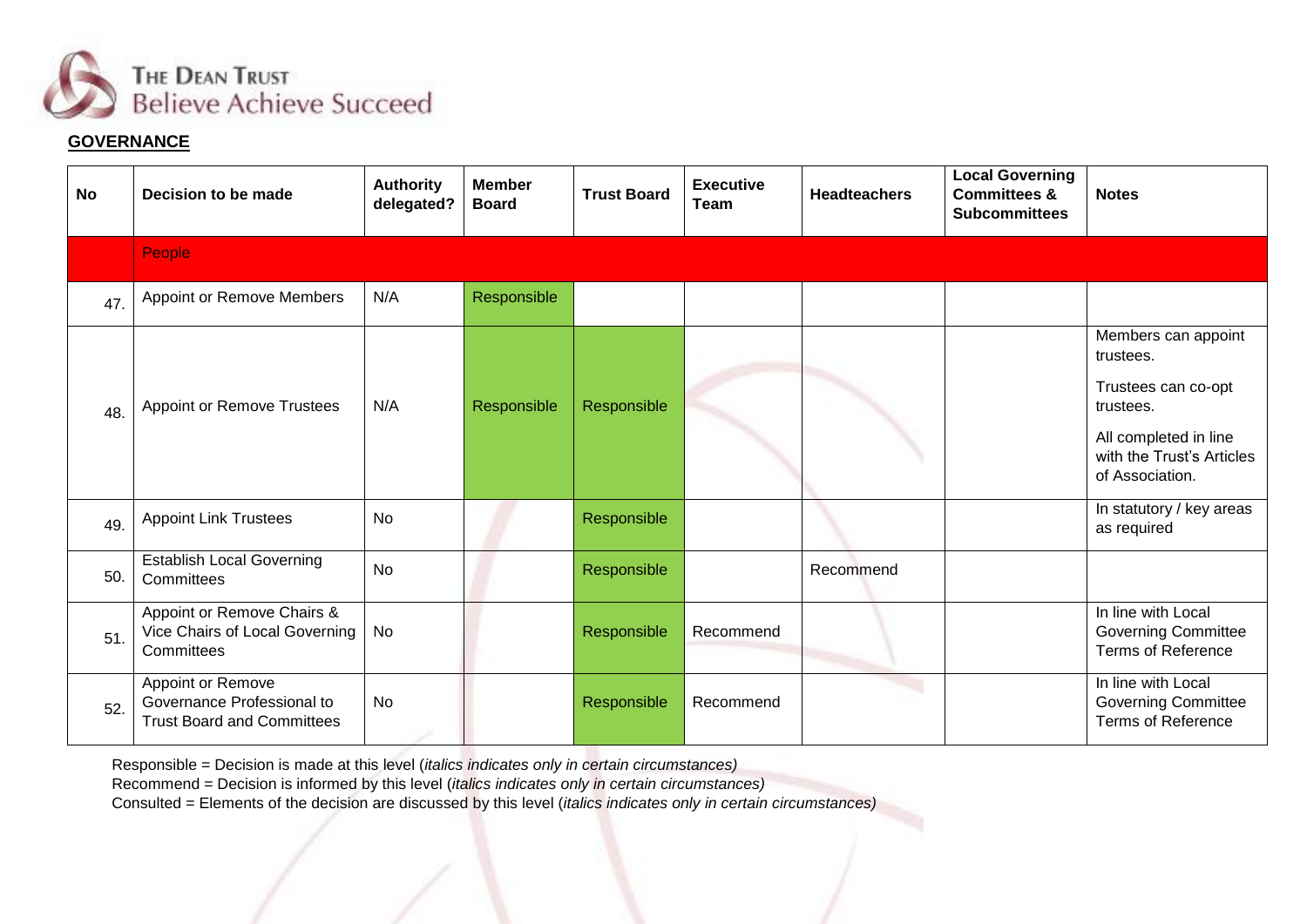

| <b>No</b> | Decision to be made                                                                           | <b>Authority</b><br>delegated? | <b>Member</b><br><b>Board</b> | <b>Trust Board</b> | <b>Executive</b><br>Team | <b>Headteachers</b> | <b>Local Governing</b><br><b>Committees &amp;</b><br><b>Subcommittees</b> | <b>Notes</b>                                                                                                                                                     |
|-----------|-----------------------------------------------------------------------------------------------|--------------------------------|-------------------------------|--------------------|--------------------------|---------------------|---------------------------------------------------------------------------|------------------------------------------------------------------------------------------------------------------------------------------------------------------|
| 53.       | Appoint or Remove<br>Governance Professional to<br><b>Local Governing Committees</b>          | Yes                            |                               | Responsible        | Recommend                | Recommend           |                                                                           |                                                                                                                                                                  |
| 54.       | Appoint or Remove members<br>of the Local Governing<br>Committees                             | Yes                            |                               |                    | Recommend                | Consulted           | Responsible                                                               | In line with Local<br><b>Governing Committee</b><br><b>Terms of Reference</b><br>Executive Team part of<br>the appointment<br>process for Community<br>Governors |
| 55.       | <b>Appoint Link Governors</b>                                                                 | Yes                            |                               |                    |                          | Consulted           | Responsible                                                               | In line with Local<br><b>Governing Committee</b><br><b>Terms of Reference</b>                                                                                    |
| 56.       | Ensure election of at least two<br>parent members of each Local<br><b>Governing Committee</b> | Yes                            |                               |                    |                          |                     | Responsible                                                               | Trust Board to appoint<br>only if vacancies<br>remain unfilled, in line<br>with the Trust's Articles<br>of Association.                                          |
|           | <b>Structure</b>                                                                              |                                |                               |                    |                          |                     |                                                                           |                                                                                                                                                                  |
| 57.       | Approve amendments to the<br>Articles of Association                                          | N/A                            | Responsible                   | Recommend          | Recommend                |                     |                                                                           |                                                                                                                                                                  |

Recommend = Decision is informed by this level (*italics indicates only in certain circumstances)*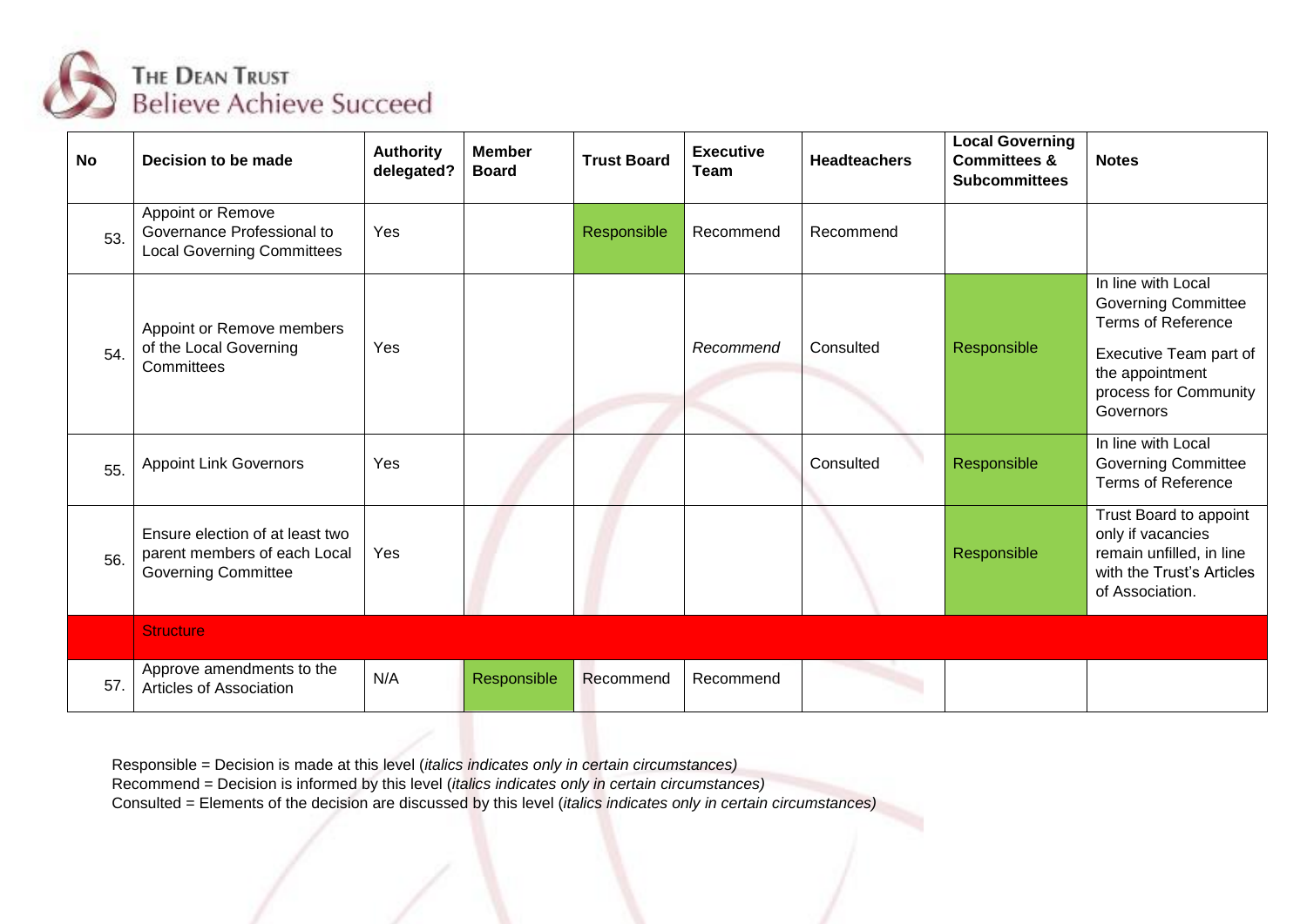

| <b>No</b> | Decision to be made                                                       | <b>Authority</b><br>delegated? | <b>Member</b><br><b>Board</b> | <b>Trust Board</b> | <b>Executive</b><br>Team | <b>Headteachers</b> | <b>Local Governing</b><br><b>Committees &amp;</b><br><b>Subcommittees</b> | <b>Notes</b>                                                       |
|-----------|---------------------------------------------------------------------------|--------------------------------|-------------------------------|--------------------|--------------------------|---------------------|---------------------------------------------------------------------------|--------------------------------------------------------------------|
| 58.       | Approve amendments to the<br>Trust name                                   | N/A                            | Responsible                   | Recommend          | Recommend                |                     |                                                                           |                                                                    |
| 59.       | <b>Dissolve the Trust</b>                                                 | N/A                            | Responsible                   |                    |                          |                     |                                                                           | In conjunction with the<br>Department for<br>Education             |
| 60.       | Establishing and maintaining a<br>subsidiary company or linked<br>charity | No                             |                               | Responsible        | Recommend                |                     |                                                                           |                                                                    |
| 61.       | Approve new academies and<br>free schools joining the Trust               | <b>No</b>                      |                               | Responsible        | Recommend                |                     |                                                                           | In conjunction with the<br><b>Regional Schools</b><br>Commissioner |
| 62.       | Approve Trust merger                                                      | No                             |                               | Responsible        | Recommend                |                     |                                                                           | In conjunction with the<br><b>Regional Schools</b><br>Commissioner |
| 63.       | Approve Trust governance<br>structure                                     | <b>No</b>                      |                               | Responsible        | Recommend                | Consulted           | Consulted                                                                 | Complete annually                                                  |
| 64.       | Approve committee and<br>subcommittee Terms of<br>Reference               | No                             |                               | Responsible        | Recommend                | Consulted           | Consulted                                                                 | Complete annually                                                  |
| 65.       | Approve Scheme of<br>Delegation                                           | No                             |                               | Responsible        | Recommend                | Consulted           | Consulted                                                                 | Complete annually                                                  |

Recommend = Decision is informed by this level (*italics indicates only in certain circumstances)*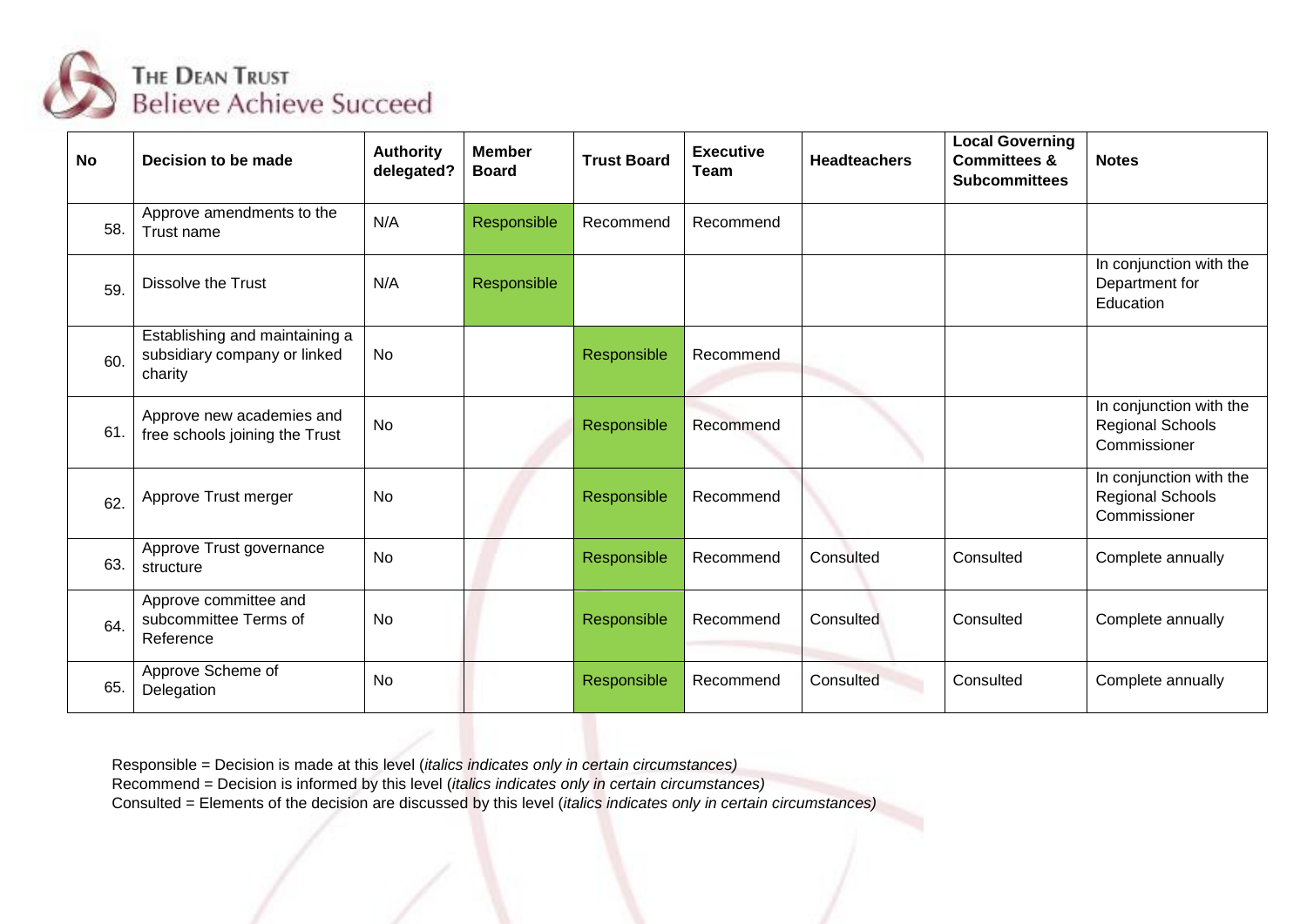

| <b>No</b> | Decision to be made                                                                                       | <b>Authority</b><br>delegated? | <b>Member</b><br><b>Board</b> | <b>Trust Board</b> | <b>Executive</b><br>Team | <b>Headteachers</b> | <b>Local Governing</b><br><b>Committees &amp;</b><br><b>Subcommittees</b> | <b>Notes</b>                                                                   |
|-----------|-----------------------------------------------------------------------------------------------------------|--------------------------------|-------------------------------|--------------------|--------------------------|---------------------|---------------------------------------------------------------------------|--------------------------------------------------------------------------------|
| 66.       | Approve committee Schedules<br>of Business                                                                | <b>No</b>                      |                               | Responsible        | Recommend                |                     |                                                                           | Complete annually                                                              |
| 67.       | <b>Approve Local Governing</b><br>Committee and subcommittee<br><b>Schedules of Business</b>              | Yes                            |                               |                    | Responsible              | Consulted           | Consulted                                                                 | Complete annually                                                              |
| 68.       | Approve Trust Vision and<br>Ethos                                                                         | <b>No</b>                      |                               | Responsible        | Recommend                |                     |                                                                           |                                                                                |
| 69.       | <b>Approve Trust Equality</b><br>Objectives and Equality<br>Statement                                     | <b>No</b>                      |                               | Responsible        | Recommend                |                     |                                                                           |                                                                                |
| 70.       | Approve Trust Strategic<br>Objectives, Key Performance<br><b>Indicators and Trust</b><br>Development Plan | <b>No</b>                      |                               | Responsible        | Recommend                |                     |                                                                           |                                                                                |
| 71.       | Approve new collaboration and<br>partnerships agreements                                                  | <b>No</b>                      |                               | Responsible        | Recommend                |                     | Recommend                                                                 | <b>Local Governing</b><br>Committee to<br>recommend school<br>level agreements |
|           | <b>Reporting</b>                                                                                          |                                |                               |                    |                          |                     |                                                                           |                                                                                |
| 72.       | Approve governance<br>arrangements on Trust and<br>school websites                                        | Yes                            |                               |                    | Responsible              |                     |                                                                           | Governance<br><b>Professionals (Trust</b>                                      |

Recommend = Decision is informed by this level (*italics indicates only in certain circumstances)*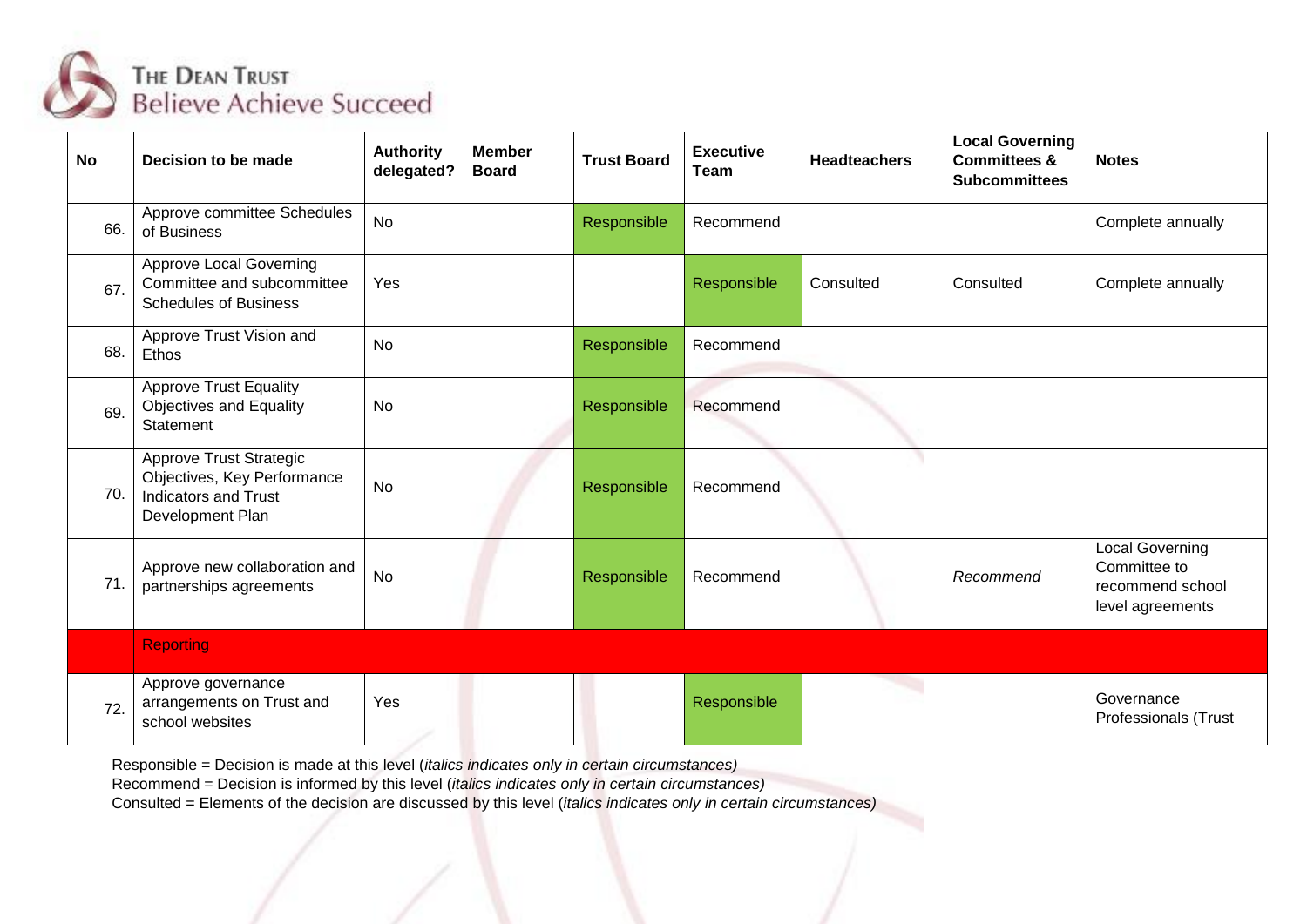

| <b>No</b> | Decision to be made                                                 | <b>Authority</b><br>delegated? | <b>Member</b><br><b>Board</b> | <b>Trust Board</b> | <b>Executive</b><br>Team | <b>Headteachers</b> | <b>Local Governing</b><br><b>Committees &amp;</b><br><b>Subcommittees</b> | <b>Notes</b>                      |
|-----------|---------------------------------------------------------------------|--------------------------------|-------------------------------|--------------------|--------------------------|---------------------|---------------------------------------------------------------------------|-----------------------------------|
|           |                                                                     |                                |                               |                    |                          |                     |                                                                           | and school) to review<br>annually |
| 73.       | Approve ESFA required<br>reports and returns                        | No                             |                               | Responsible        | Recommend                |                     |                                                                           |                                   |
| 74.       | Establish and maintain a<br>subsidiary company or linked<br>charity | No                             |                               | Responsible        | Recommend                |                     |                                                                           |                                   |

Responsible = Decision is made at this level (*italics indicates only in certain circumstances)* Recommend = Decision is informed by this level (*italics indicates only in certain circumstances)* Consulted = Elements of the decision are discussed by this level (*italics indicates only in certain circumstances)*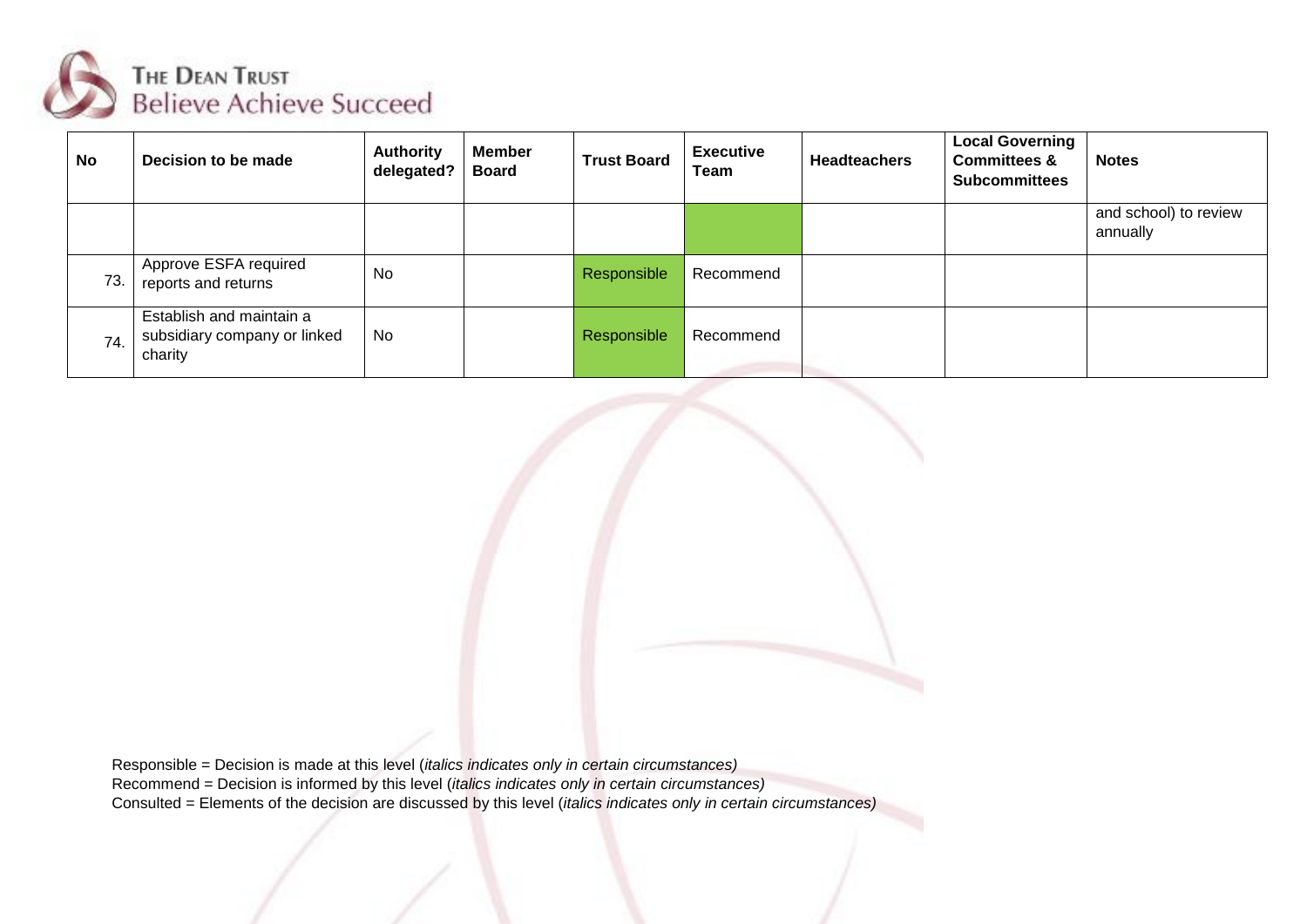

## **OPERATIONS**

| <b>No</b> | Decision to be made                                                                                     | <b>Authority</b><br>delegated? | <b>Trust Board</b> | <b>Executive</b><br>Team | <b>Headteachers</b> | <b>Local Governing</b><br><b>Committees &amp;</b><br><b>Subcommittees</b> | <b>Notes</b>                                               |
|-----------|---------------------------------------------------------------------------------------------------------|--------------------------------|--------------------|--------------------------|---------------------|---------------------------------------------------------------------------|------------------------------------------------------------|
|           | <b>Key Documents</b>                                                                                    |                                |                    |                          |                     |                                                                           |                                                            |
| 75.       | Approve School Strategic<br>Objectives, Key<br>Performance Indicators<br>and School Improvement<br>Plan | Yes                            |                    | Responsible              | Recommend           | Consulted                                                                 |                                                            |
| 76.       | Approve School Vision and<br><b>Ethos Statements</b>                                                    | Yes                            |                    | Responsible              | Recommend           | Consulted                                                                 |                                                            |
| 77.       | <b>Approve School Equality</b><br>Objectives                                                            | Yes                            |                    |                          | Recommend           | Responsible                                                               | Scrutinised by the Curriculum & Standards<br>Subcommittee. |
| 78.       | Approve School<br>Accessibility Plan                                                                    | Yes                            |                    |                          | Recommend           | Responsible                                                               |                                                            |
| 79.       | Approve School SEND<br><b>Information Report</b>                                                        | Yes                            |                    |                          | Recommend           | Responsible                                                               |                                                            |
| 80.       | Approve the Trust Site<br><b>Strategy and Development</b><br>Master Plan                                | No                             | Responsible        | Recommend                |                     |                                                                           |                                                            |
| 81.       | Approve the Trust Health<br>and Safety Performance<br>Report                                            | No                             | Responsible        | Recommend                |                     |                                                                           |                                                            |

Responsible = Decision is made at this level (*italics indicates only in certain circumstances)*

Recommend = Decision is informed by this level (*italics indicates only in certain circumstances)*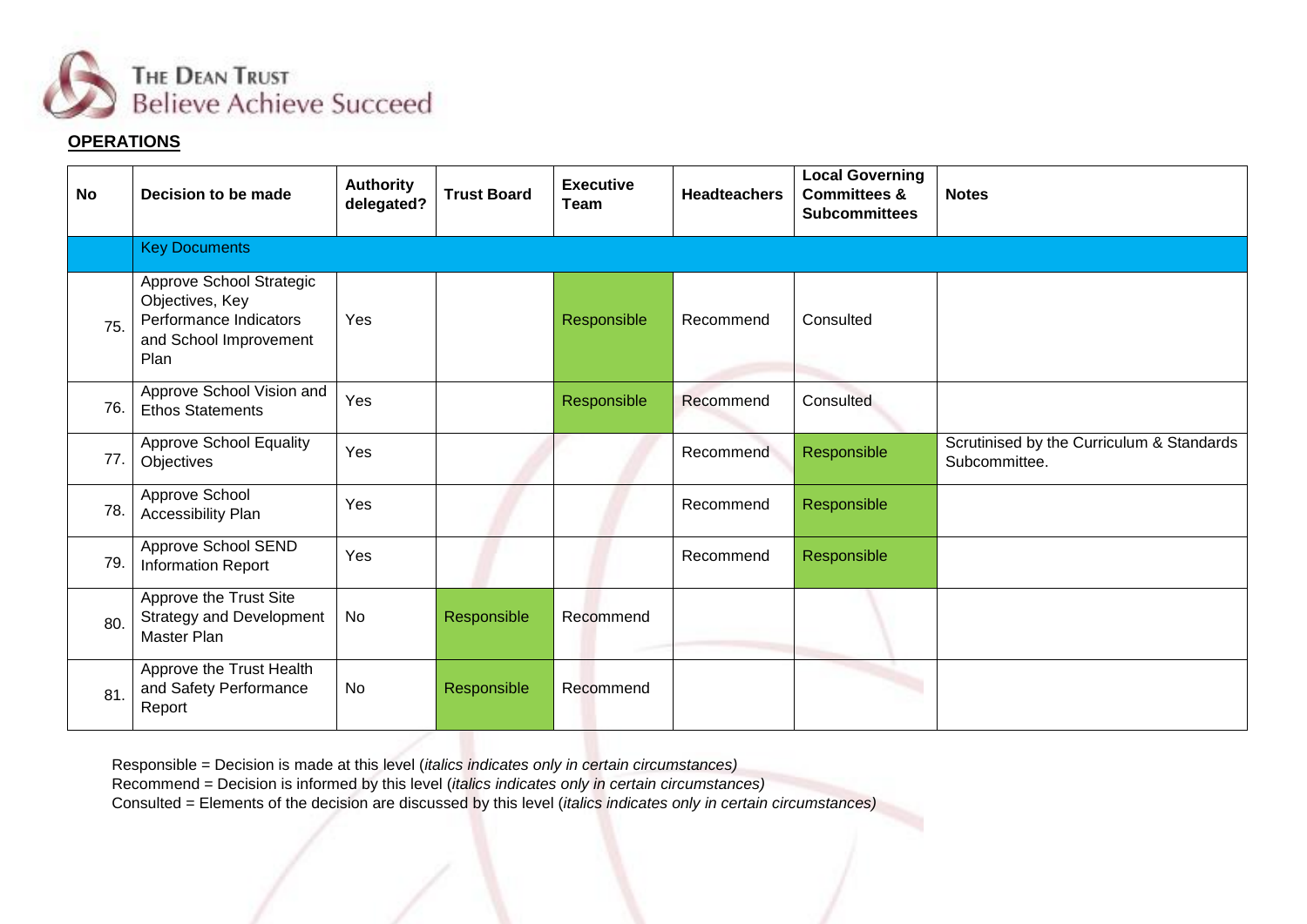

| <b>No</b> | Decision to be made                              | <b>Authority</b><br>delegated? | <b>Trust Board</b> | <b>Executive</b><br>Team | <b>Headteachers</b> | <b>Local Governing</b><br><b>Committees &amp;</b><br><b>Subcommittees</b> | <b>Notes</b>                                                                                                                           |
|-----------|--------------------------------------------------|--------------------------------|--------------------|--------------------------|---------------------|---------------------------------------------------------------------------|----------------------------------------------------------------------------------------------------------------------------------------|
| 82.       | Approve statements to the<br>press               | Yes                            |                    | Responsible              |                     |                                                                           |                                                                                                                                        |
|           | <b>Admissions &amp; Exclusions</b>               |                                |                    |                          |                     |                                                                           |                                                                                                                                        |
| 83.       | Approve admissions<br>consultations              | Yes                            |                    | Recommend                | Recommend           | Responsible                                                               | To include statutory admissions<br>consultations as required.                                                                          |
| 84.       | In-year school admissions<br>decisions           | Yes                            |                    | Recommend                | Recommend           | Responsible                                                               | Either the School Admissions Committee<br>or Local Authority make decisions on In-<br>Year applications, depending upon the<br>school. |
| 85.       | Admission appeals                                | Yes                            |                    |                          |                     | Responsible                                                               | Either the School Admissions Committee<br>or Local Authority hear appeals,<br>depending upon the school.                               |
| 86.       | Pupil suspensions and<br>exclusions              | Yes                            |                    | Recommend                | Responsible         |                                                                           | In line with DfE's 'School suspensions and<br>permanent exclusions' guidance.<br>Executive Team involved in exclusions                 |
| 87.       | Review of pupil<br>suspensions and<br>exclusions | Yes                            |                    |                          |                     | Responsible                                                               | In line with DfE's 'School suspensions and<br>permanent exclusions' guidance.                                                          |
|           | Curriculum                                       |                                |                    |                          |                     |                                                                           |                                                                                                                                        |
| 88.       | Approve outcome and<br>progression targets       | Yes                            |                    | Recommend                | Recommend           | Responsible                                                               | Approval by Curriculum & Standards<br>Subcommittee.                                                                                    |

Recommend = Decision is informed by this level (*italics indicates only in certain circumstances)*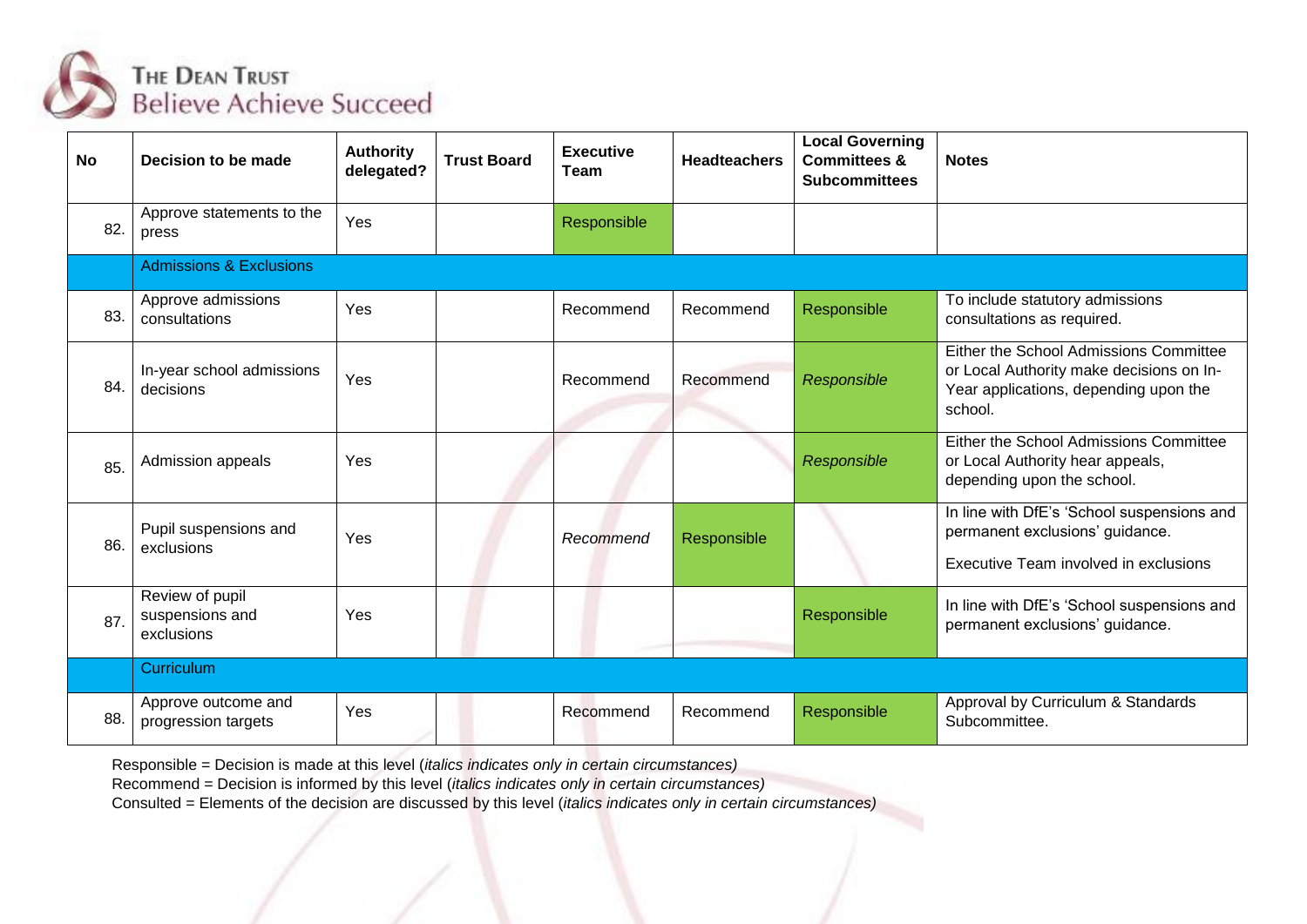

| <b>No</b> | Decision to be made                                                                  | <b>Authority</b><br>delegated? | <b>Trust Board</b> | <b>Executive</b><br>Team | <b>Headteachers</b> | <b>Local Governing</b><br><b>Committees &amp;</b><br><b>Subcommittees</b> | <b>Notes</b> |
|-----------|--------------------------------------------------------------------------------------|--------------------------------|--------------------|--------------------------|---------------------|---------------------------------------------------------------------------|--------------|
| 89.       | Approve Pupil Premium,<br>PE and Sport Premium<br>and Catch Up Premium<br>statements | Yes                            |                    |                          | Recommend           | Responsible                                                               |              |
|           | General                                                                              |                                |                    |                          |                     |                                                                           |              |
| 90.       | Approve off site visits                                                              | Yes                            |                    |                          | Responsible         |                                                                           |              |
| 91        | Approve school session<br>and terms dates                                            | Yes                            |                    | Responsible              | Recommend           |                                                                           |              |
| 92.       | Approve the management<br>of community and after<br>school provisions                | Yes                            |                    |                          | Responsible         | Consulted                                                                 |              |

Recommend = Decision is informed by this level (*italics indicates only in certain circumstances)*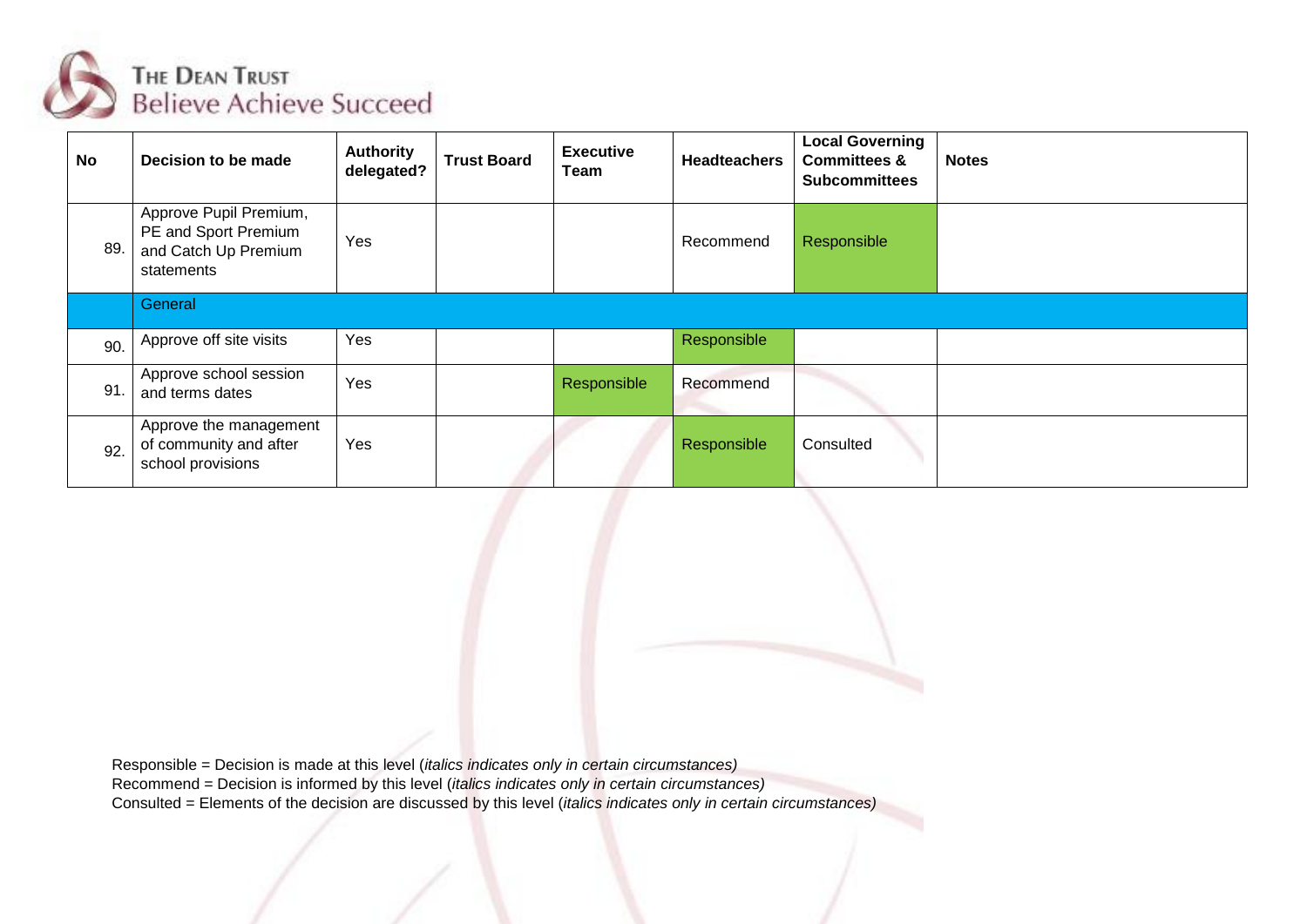

## **FINANCE & RISK**

| <b>No</b> | Decision to be made                                 | <b>Authority</b><br>delegated? | <b>Member</b><br><b>Board</b> | <b>Trust Board</b> | <b>Executive</b><br><b>Team</b> | <b>Headteachers</b> | <b>Local Governing</b><br><b>Committees &amp;</b><br><b>Subcommittees</b> | <b>Notes</b>                                                                                               |
|-----------|-----------------------------------------------------|--------------------------------|-------------------------------|--------------------|---------------------------------|---------------------|---------------------------------------------------------------------------|------------------------------------------------------------------------------------------------------------|
| 93.       | Appoint and remove<br>external auditors             | <b>No</b>                      | Responsible                   | Recommend          | Recommend                       |                     |                                                                           | Supported by Audit<br>Committee                                                                            |
| 94.       | Approve Annual Report<br>and Financial Statements   | <b>No</b>                      |                               | Responsible        | Recommend                       |                     |                                                                           | Member Board to<br>receive copies                                                                          |
| 95.       | Appoint internal auditors                           | <b>No</b>                      |                               | Responsible        |                                 |                     |                                                                           | Supported by Audit<br>Committee                                                                            |
| 96.       | Approve scheme of<br>financial delegation           | <b>No</b>                      |                               | Responsible        | Recommend                       |                     |                                                                           | Supported by Audit<br>Committee<br>See Appendix A 'The<br>Dean Trust Financial<br>Scheme of<br>Delegation' |
| 97.       | Approve annual and three<br>year Trust Budget Plan  | <b>No</b>                      |                               | Responsible        | Recommend                       |                     |                                                                           | Supported by Audit<br>Committee                                                                            |
| 98.       | Approve annual and three<br>year School Budget Plan | <b>No</b>                      |                               | Responsible        | Recommend                       | Recommend           | Recommend                                                                 | Scrutinised by<br>Finance and Risk<br>Subcommittee                                                         |
| 99.       | <b>Monitor Trust Budget</b>                         | <b>No</b>                      |                               | Responsible        |                                 |                     |                                                                           | Supported by Audit<br>Committee                                                                            |

Responsible = Decision is made at this level (*italics indicates only in certain circumstances)*

Recommend = Decision is informed by this level (*italics indicates only in certain circumstances)*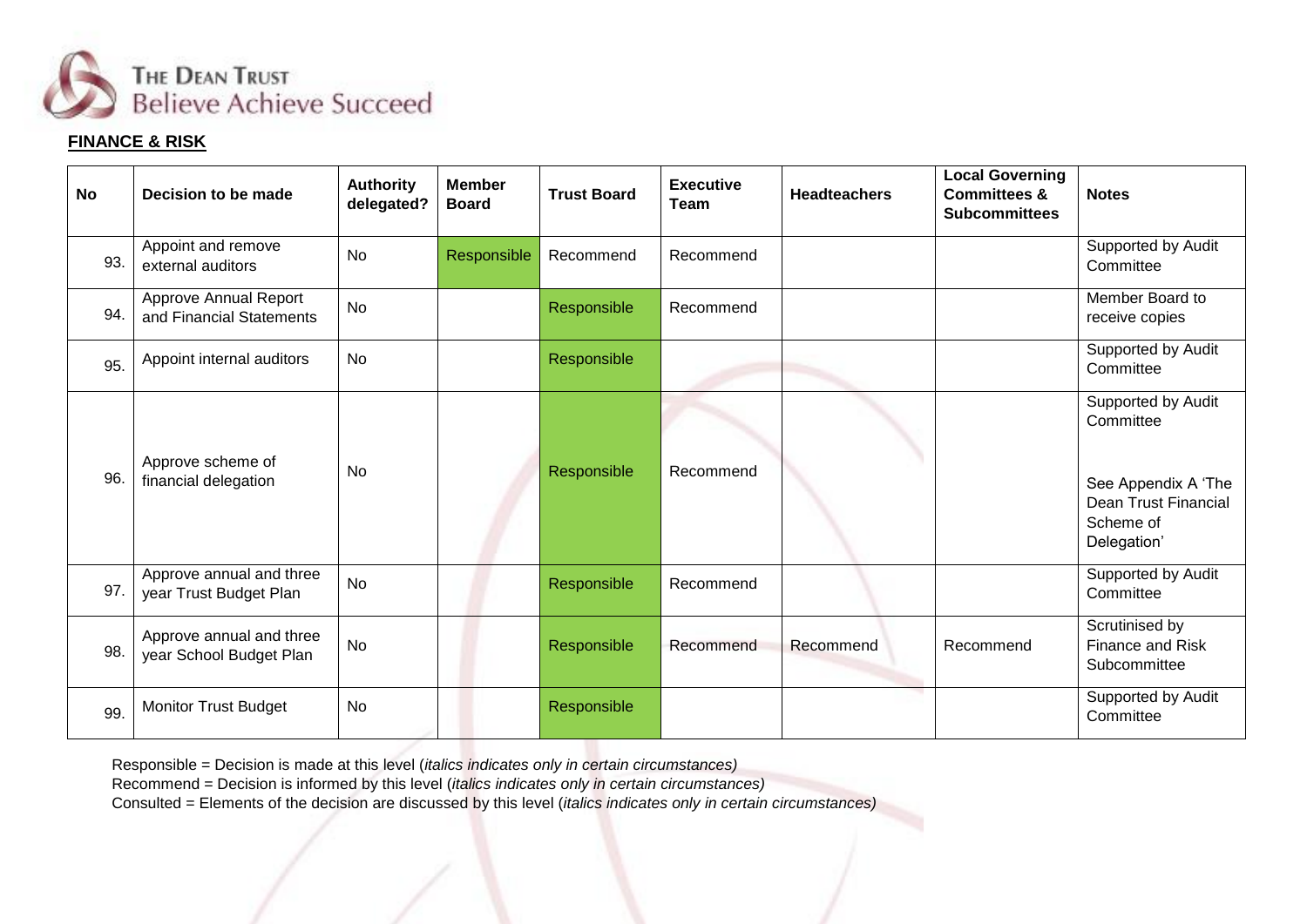

| <b>No</b> | Decision to be made                                                                                    | <b>Authority</b><br>delegated? | <b>Member</b><br><b>Board</b> | <b>Trust Board</b> | <b>Executive</b><br><b>Team</b> | <b>Headteachers</b> | <b>Local Governing</b><br><b>Committees &amp;</b><br><b>Subcommittees</b> | <b>Notes</b>                                                                                          |
|-----------|--------------------------------------------------------------------------------------------------------|--------------------------------|-------------------------------|--------------------|---------------------------------|---------------------|---------------------------------------------------------------------------|-------------------------------------------------------------------------------------------------------|
| 100       | Approve severance<br>payments of school and<br>Trust staff, except<br>Executive Team &<br>Headteachers | Yes                            |                               |                    | Responsible                     |                     |                                                                           | In line with ESFA<br>approval limits                                                                  |
| 101       | Approve severance<br>payments of Executive<br>Team & Headteachers                                      | <b>No</b>                      |                               | Responsible        | CEO to<br>Recommend             |                     |                                                                           | In line with ESFA<br>approval limits                                                                  |
| 102.      | Approve severance<br>payment of CEO                                                                    | <b>No</b>                      |                               | Responsible        |                                 |                     |                                                                           | In line with ESFA<br>approval limits                                                                  |
|           | Approve Trust Risk<br>103. Register                                                                    | <b>No</b>                      |                               | Responsible        | Recommend                       |                     |                                                                           | Supported by Audit<br>Committee                                                                       |
| 104.      | Approve School Risk<br>Register                                                                        | Yes                            |                               |                    | Recommend                       | Recommend           | Responsible                                                               | Scrutinised by<br>Finance and Risk<br>Subcommittee and<br>approved by Local<br>Governing<br>Committee |
| 105.      | Approve contracts for<br>school lettings                                                               | Yes                            |                               |                    | Recommend                       | Responsible         |                                                                           |                                                                                                       |
| 106.      | Approve related-party<br>transactions (school)                                                         | <b>No</b>                      |                               | Responsible        | Recommend                       | Recommend           | Recommend                                                                 | Consideration and<br>local approval by<br>Finance and Risk<br>Subcommittee.                           |

Recommend = Decision is informed by this level (*italics indicates only in certain circumstances)*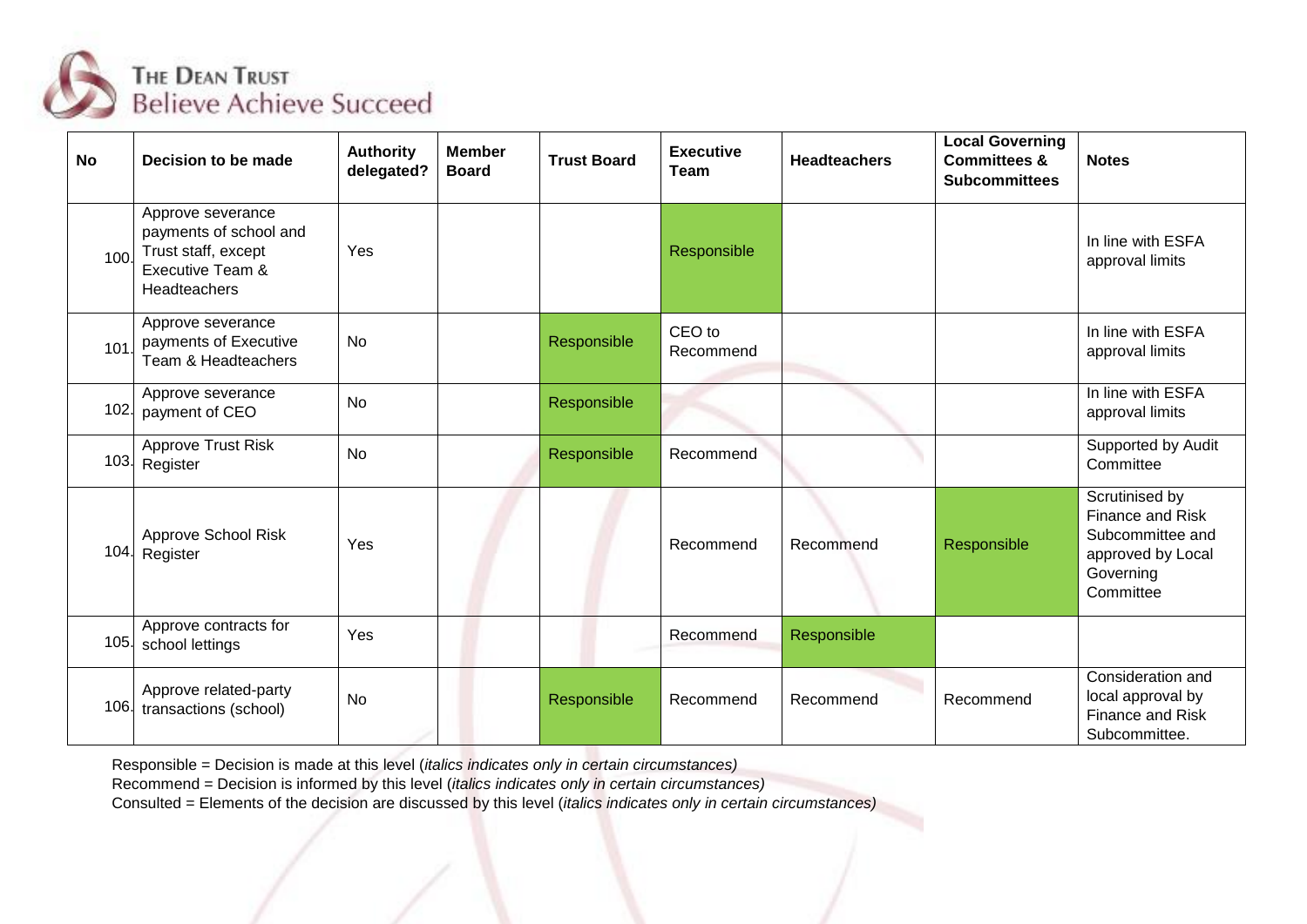

| <b>No</b> | Decision to be made                           | <b>Authority</b><br>delegated? | <b>Member</b><br><b>Board</b> | <b>Trust Board</b> | <b>Executive</b><br>Team | <b>Headteachers</b> | <b>Local Governing</b><br><b>Committees &amp;</b><br><b>Subcommittees</b> | <b>Notes</b>                                                                    |
|-----------|-----------------------------------------------|--------------------------------|-------------------------------|--------------------|--------------------------|---------------------|---------------------------------------------------------------------------|---------------------------------------------------------------------------------|
|           |                                               |                                |                               |                    |                          |                     |                                                                           | Submitted to ESFA in<br>line with guidance.                                     |
| 107.      | Approve related-party<br>transactions (Trust) | No                             |                               | Responsible        | Recommend                |                     |                                                                           | Supported by Audit<br>Committee.<br>Submitted to ESFA in<br>line with guidance. |



Responsible = Decision is made at this level (*italics indicates only in certain circumstances)* Recommend = Decision is informed by this level (*italics indicates only in certain circumstances)* Consulted = Elements of the decision are discussed by this level (*italics indicates only in certain circumstances)*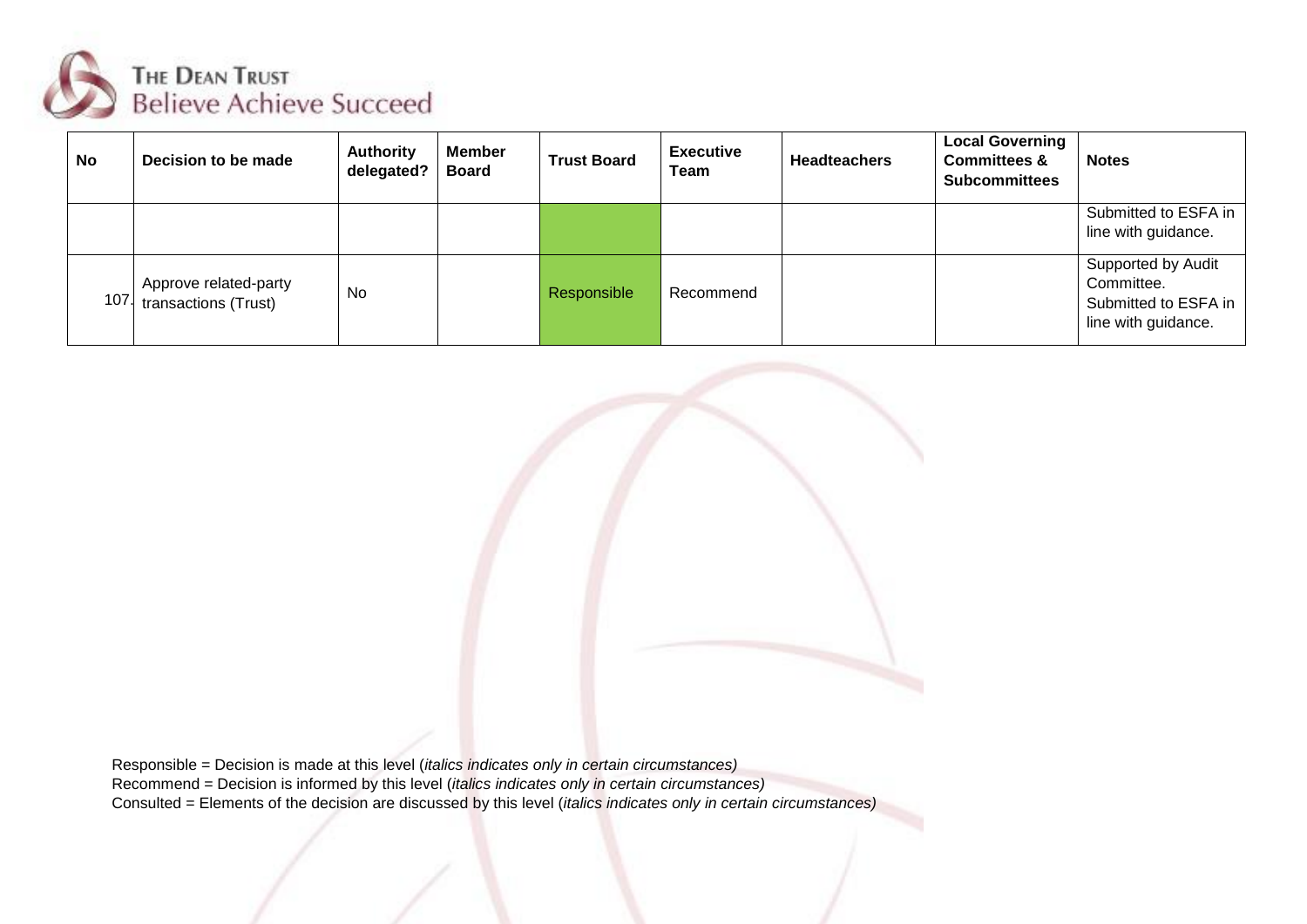

## **Appendix A – The Dean Trust Financial Scheme of Delegation**

| <b>Transaction</b>                      | <b>Value £</b>    | <b>Delegated Authority</b>                                                                       |  |  |
|-----------------------------------------|-------------------|--------------------------------------------------------------------------------------------------|--|--|
|                                         |                   |                                                                                                  |  |  |
|                                         | Up to £10,000     | <b>Budget Holder</b>                                                                             |  |  |
| <b>Approving orders - School</b>        | £10,000 - £25,000 | Budget Holder & SLT                                                                              |  |  |
|                                         | £25,000 - £50,000 | <b>SLT</b>                                                                                       |  |  |
|                                         | Over £50,000      | Finance and Risk Subcommittee                                                                    |  |  |
|                                         | Up to £10,000     | <b>Budget Holder</b>                                                                             |  |  |
| <b>Approving orders - Trust</b>         | £10,000 - £50,000 | Budget Holder & CFO                                                                              |  |  |
|                                         | Over £50,000      | <b>Executive Team</b>                                                                            |  |  |
|                                         |                   | Finance and Risk Subcommittee (School)                                                           |  |  |
|                                         | Up to £500        | <b>Chief Financial Officer (Trust)</b>                                                           |  |  |
| <b>Bad Debt write off</b>               |                   | Reported to Audit Committee                                                                      |  |  |
|                                         | Over £500         | Reviewed by Audit Committee, approved by Trust<br><b>Board</b>                                   |  |  |
| <b>Budget Adjustments which balance</b> | Up to £5,000      | School Finance Lead or Group Finance Manager or<br>Hub Finance Director or Chief Finance Officer |  |  |

Responsible = Decision is made at this level (*italics indicates only in certain circumstances)*

Recommend = Decision is informed by this level (*italics indicates only in certain circumstances)*